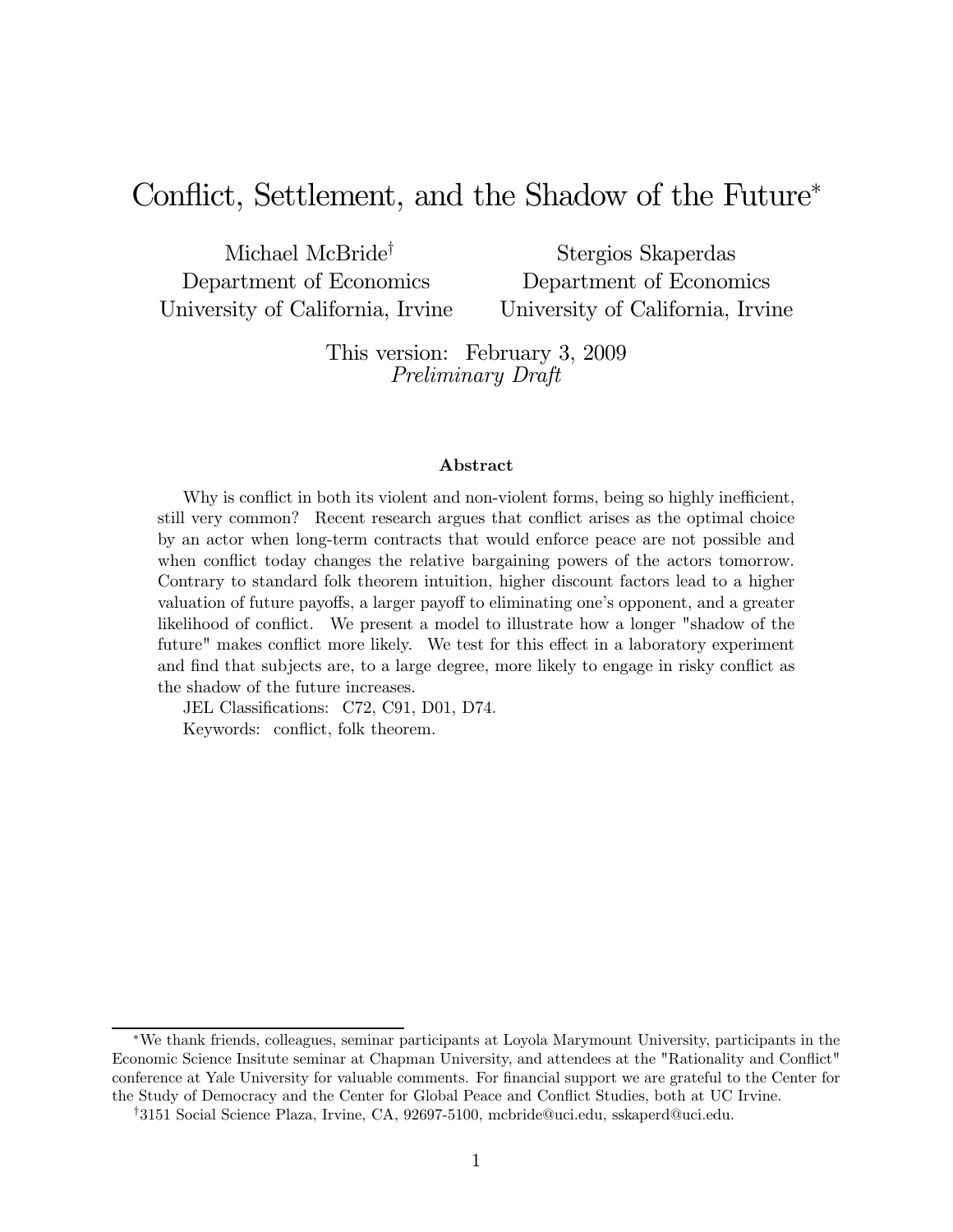### 1 Introduction

It is difficult to understand conflict from an economic perspective, whether it is the violent conflict of war or the non-violent conflict of going to court or on strike. For, ideally, the resources expended on arming or lawyers and the possible destruction and inefficiency that can take place under conflict could conceivably be reduced, if not eliminated altogether, by some appropriate Coasian transfers.

The one type of explanation that has largely dominated the economics literature is that of incomplete or asymmetric information of one party about the preferences, endowments, available strategies, or other characteristics of another party. (See, for example, Brito and Intriligator, 1985.) In the presence of such information asymmetries – and the presumed inability of each side to credibly reveal the truth about itself to other parties — there can be states of the world in which one or more parties will choose conflict rationally, as part of some reasonable equilibrium concept.<sup>1</sup>

Whereas undoubtedly asymmetric information is relevant in many instances of conflict, there is scope for additional types of explanation that may add to informational explanations. In particular, there is another type of explanation for conflict that is potentially empirically important that has received almost no attention within economics. There are two key ingredients to this explanation. First, adversaries cannot write long-term contracts on an "enforcement" variable, like on arms or hiring lawyers to prepare for possible future litigation. However, the adversaries could write short-term contracts and settlement that are conditioned on such enforcement variables. Second, conflictual outcomes have different long-term implications for the strength of each adversary than peaceful settlement outcomes have. For example, the winner of a war could be expected to gain more resources, and therefore a strategic advantage, relative to the loser well into the future, whereas a peace-

<sup>1</sup>Other reasons, based on economic models, that may induce conflict include indivisibilities, increasing returns in production, risk seeking preferences. For a review of reason for going to war primarily concernced with international relations see Fearon (1995) and for a review based on conflict models that allow for bargaining see Skaperdas (2006).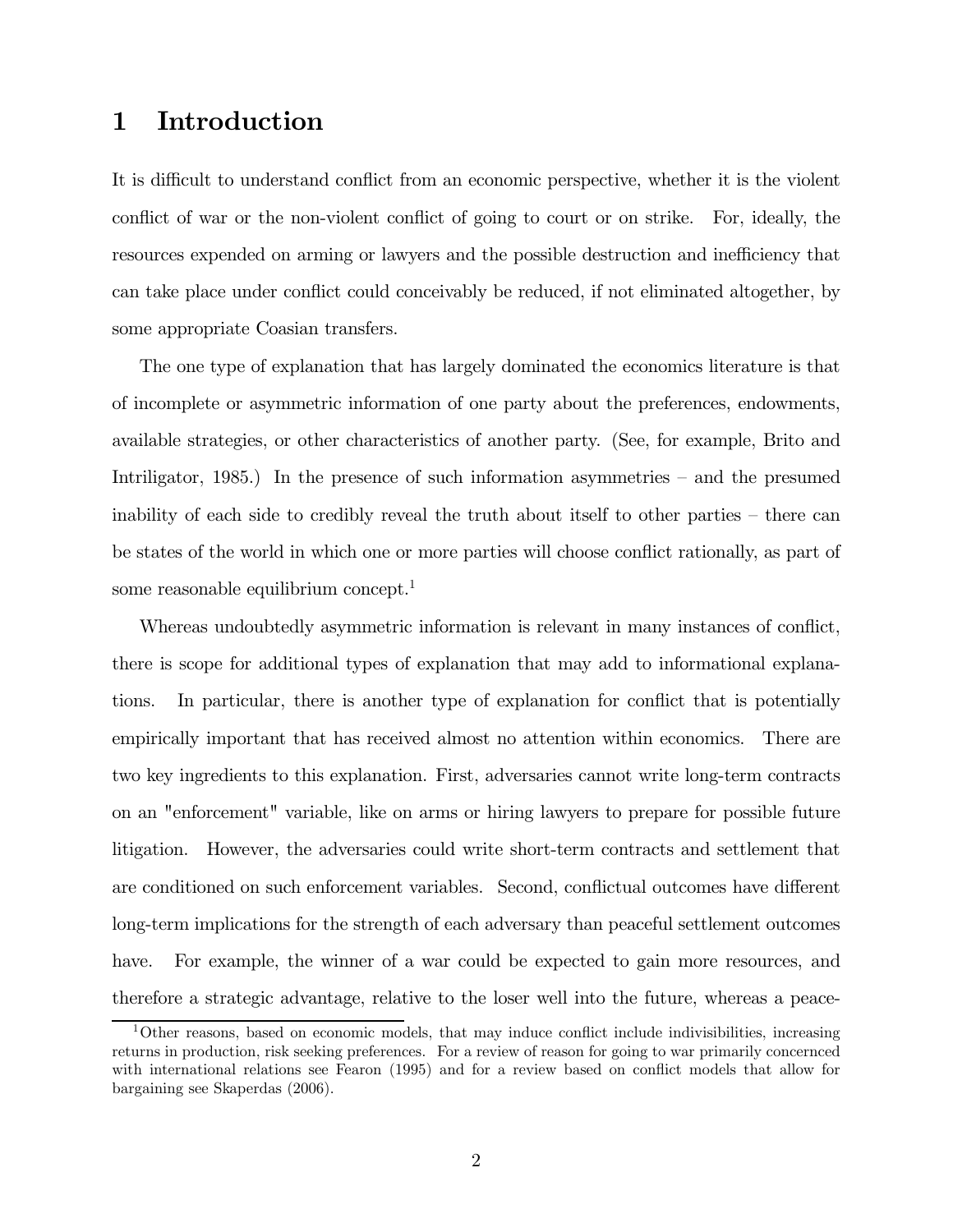ful settlement outcome would not be expected to have as dramatic a change in the future strategic positions of the adversaries. Similarly, going to court can be expected to enhance the property rights of the winner of a legal dispute and diminish those of the loser, whereas an out-of-court settlement keeps the relative position of litigants more constant.

For the case of war, Fearon (1995) first discussed this type of explanation, and models that make the argument explicit include a finite-horizon model in Garfinkel and Skaperdas (2000) and infinite-horizon models in Powell (2006) and McBride and Skaperdas (2007).2 Similarly, Robson and Skaperdas (2008) show how going to court in the case of legal disputes can be an equilibrium outcome.

One robust comparative static result of this and other models is that conflict becomes more likely and settlement less likely as the discount factor of the adversaries becomes larger or, to use a more evocative term, as the shadow of the future becomes longer. A longer shadow of the future makes the valuation of future payoffs higher relative to current payoffs, and the future rewards of an enhanced strategic position under conflict then loom larger than the settlement payoffs that involve enforcement expenditures well into the future. Moreover, enforcement expenditures also typically become higher when the future becomes more important<sup>3</sup> and since the winner of a conflict can lower or completely eliminate these expenditures in the future this is an analytically distinct reason for conflict being induced as a result of lower discounting of the future.

This effect of discounting is obviously opposite of that implied by folk-theorem arguments. The supergame strategies that sustain cooperation (or peace) under repeated interaction are more likely to be adopted in stationary environments in which the long-term asymmetric effects of conflict do not change the relative strategic positions of adversaries in the future.

<sup>&</sup>lt;sup>2</sup>Powell (1993) was the first dynamic model that included similar considerations (and the main comparative static result regarding the "shadow of the future") but did not include the possibility of within-period transfers between adversaries. That is, there is a within-period indivisibility in Powell's model, something that is an analytically distinct reason for conflict. However, there is no reason that Powell's (1993) model could be not be adapted to allow for within-period transfers and still yield conflict as a possible equilibirum outcome.

<sup>3</sup> In addition to the papers mentioned above, Powell (1993), Skaperdas and Syropoulos (1996), and Mehlum and Moene (2007) also show how enforcement costs increase with higher discount factors.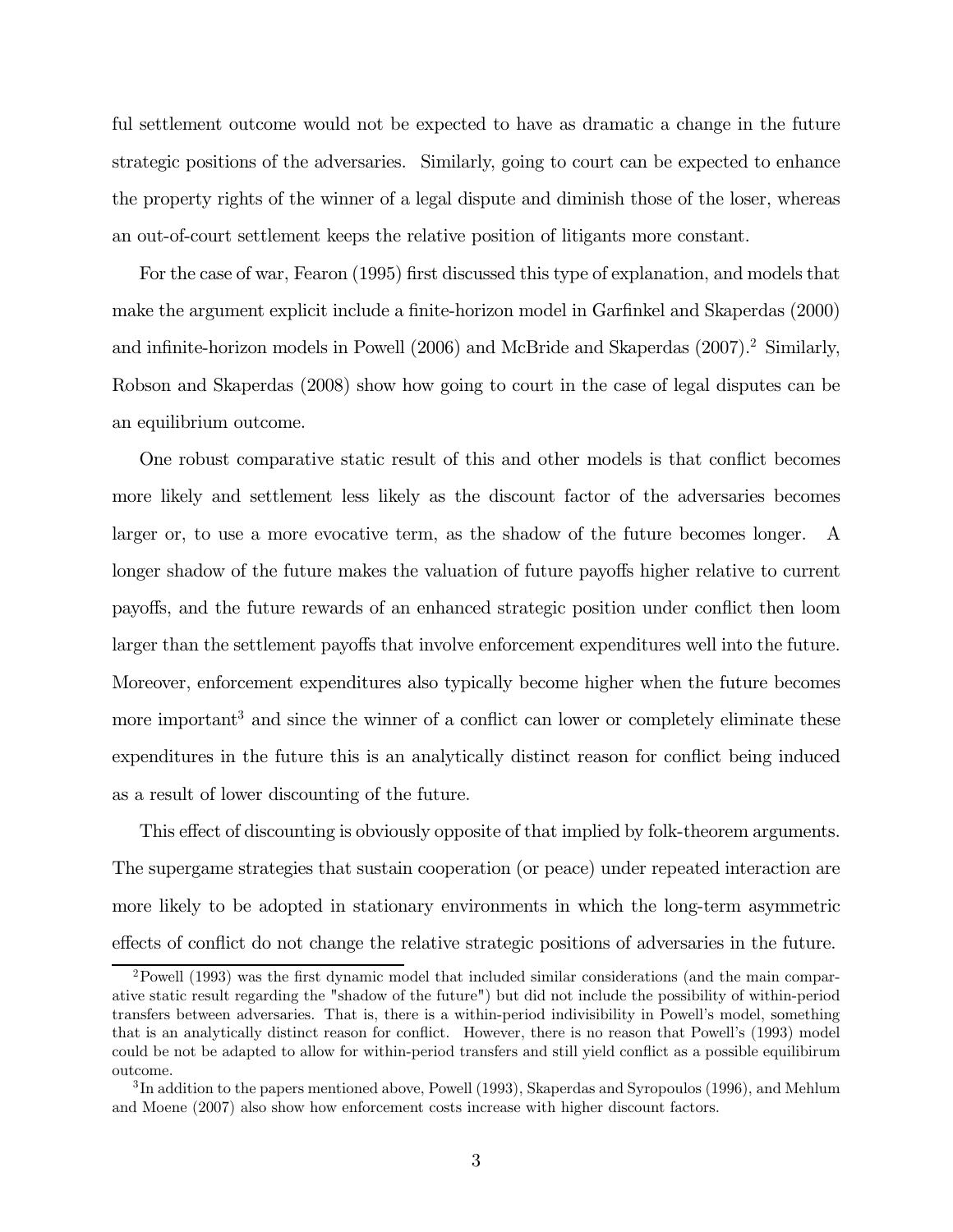This paper presents theory and experimental evidence that our explanation is empirically relevant. After elaborating on the empirical relevance of our argument in section 2, section 3 develops an illustrative model on which our experiment is based. It yields the key prediction that settlement is less likely as the discount factors of the adversaries increase. Particular extensions and elaborations of the model, provided in the Appendix, illustrate how the main prediction is robust to changes in the adversaries' environment. Section 4 discusses the experiment design and results. Our subjects faced a choice between a certain payoff from settlement or the uncertain outcome of a conflict. The shadow of the future is approximated by a constant continuation probability of the same game. In this last feature of the experiment we have followed Dal Bó  $(2005)$ , who has examined the effects of the shadow of the future in stationary environments in which the folk theorem could apply. We find a clear tendency for a longer shadow of the future to increase the subjects' choice of conflict, especially compared to the one-shot case with zero continuation probability.

### 2 Preliminary Considerations: Going to Court or War

The two necessary elements of the explanation of conflict we examine in this paper are (i) the impossibility of writing long-term contracts on enforcement levels and (ii) conflict and settlement have very different dynamic paths in terms of the initial conditions that adversaries face in the future. Condition (i) is very likely to be satisfied both in adversarial settings that can lead to war and in legal disputes. The main enforcement variable in wars is arming and in many cases it is impossible to write long-term disarmament contracts (although, it is typically possible as well as a frequent occurrence to have truces and cold wars — thought of as a series of short-term contracts – that are enforceable by each adversary's military strength). In legal disputes the main enforcement variable involves litigation expenditures on lawyers, paralegals, private investigators, or potential expert witnesses, and it is similarly difficult to write long-term contracts that would prevent potential legal adversaries from engaging in any such expenditures. However, the retention of lawyers and the threat to deploy them in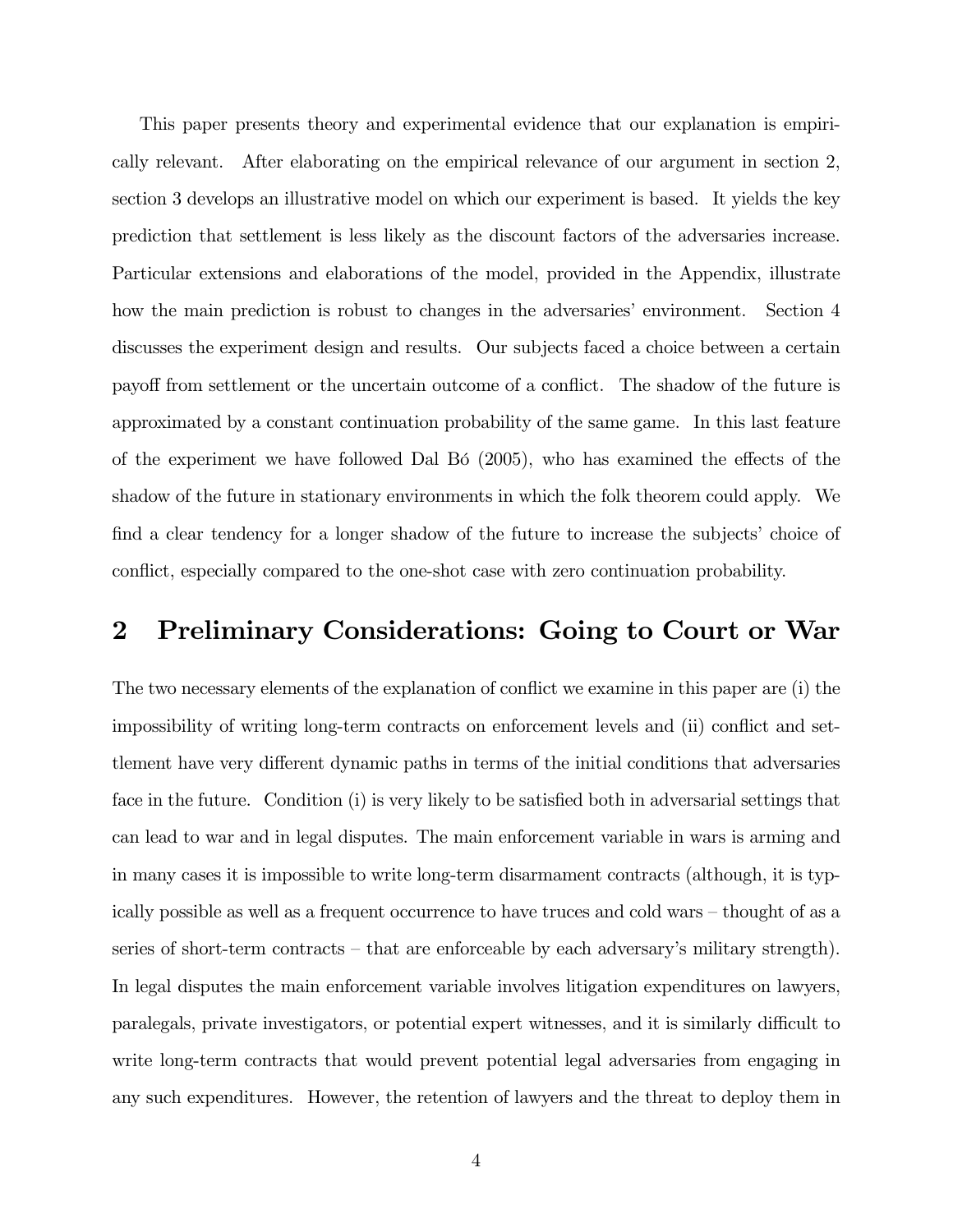court could help enforce shorter-term out-of-court settlements.

We next discuss why condition (ii) is plausible in many circumstances and why the type of explanation we examine here is promising.

### 2.1 Legal Disputes

As is the case with wars, information problems are considered the primary reason for legal disputes ending up in court (see, for example, Hay and Spier, 1998). However, going to court and settling out of court can have significantly different implications for the relative future strategic positions of potential litigants.

On the one hand, going to court enhances the strategic position of the winner and increases his chance of prevailing in similar future disputes with the same or different adversaries. Conversely, the loser has a diminished future strategic position to prevail in similar disputes. In other words, going to court and obtaining a decision enhances the property rights of the winner and diminishes those of the loser well into the future.

On the other hand, settling out of court tends to leave the relative property rights positions of adversaries in the future more stable, though not necessarily constant. Settling out of court with someone who has sued you could invite future litigants who might sue you solely in order to extract an out-of-court settlement. Therefore, going to court, though costly in the short-run, could deter future litigation and the costs that would accompany such litigation. Moreover, in many legal systems the holder of an asset who does not periodically exercise some form of open demonstration of ownership, including possibly receiving a positive court decision, could lead to the loss of the asset or at least the "atrophying" of his or her property right over that asset (Buchanan, 1989).

Thus, going to court enhances property rights whereas not doing so might erode one's property right. Indeed, going to court can be an equilibrium outcome, even in the absence of any informational problems, when it is necessary to ensure future property rights.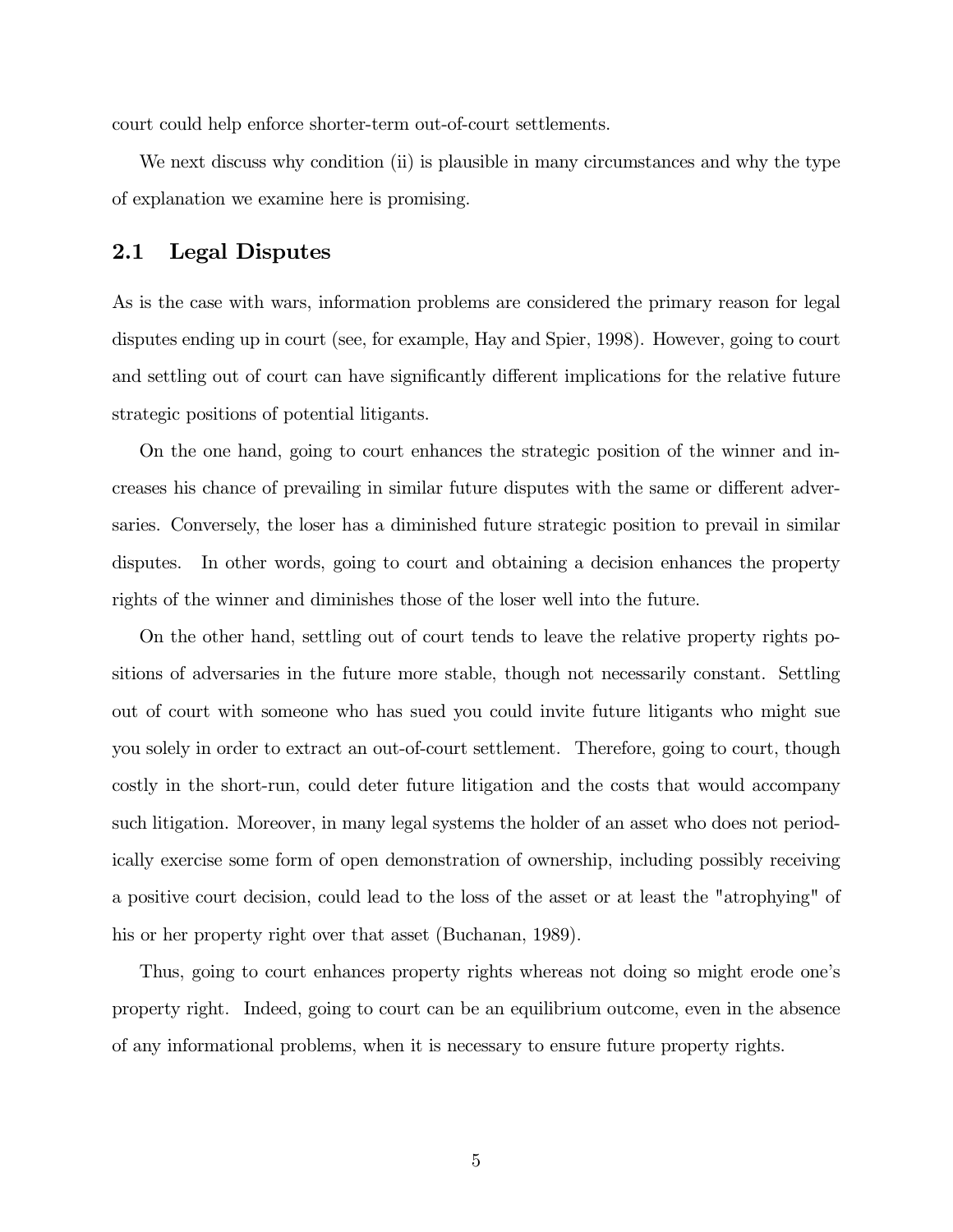### 2.2 Wars

For disputes that could potentially lead to war it is evident that war affects the adversaries' future strategic positions differently than does a truce or peace. Winners can obtain a better future strategic position that they had prior to war, and losers typically have a worse strategic position than prior to war. In the absence of war, strategic positions do not change much, although one side's power may be declining over time while the other side's power might be ascending because of economic, demographic, or other reasons.

Clearly, informational problems can help explain many wars. However, there is no reason to think that all wars in all of their aspects must be due solely to such problems. We briefly offer some examples (discussed in Skaperdas, 2006) in which our hypothesis is relevant and identify some aspects of warfare difficult to explain with informational failures.

World War I is frequently mentioned as a war that started because of information problems (see, for example, Ch. 2 in Joll, 1992). Incompleteness of information might not be the whole story, however, if we were to consider that there was no peace after it became obvious to almost everyone that trench warfare brought stalemate and not quick victory. With trench warfare much of the initial incomplete information dissipated, the costs of the war continuing were horrendous with no end in sight, and yet war continued. Reasonably, it could be argued that each side saw the chance of eventual dominance well into the future as the carrot that kept the war going, and that all major adversaries had long-term strategic objectives that made them arm in the first place. At least some fraction of the elites within each of the major states involved saw a war as necessary for the defense of existing possessions or repossession of old ones close to them (like Alsace and Lorraine for France and Germany) or for the defense or capture of areas around the globe.

Also, relevant to our approach was the endgame of World War II. Why didn't the United States settle for the advantageous peace for which Japan was bidding? Why did the Soviet Union push so hard, and at such cost, in the Eastern front? Why were the Western allies rushing in the Western front? Certainly it could not be because they were not aware of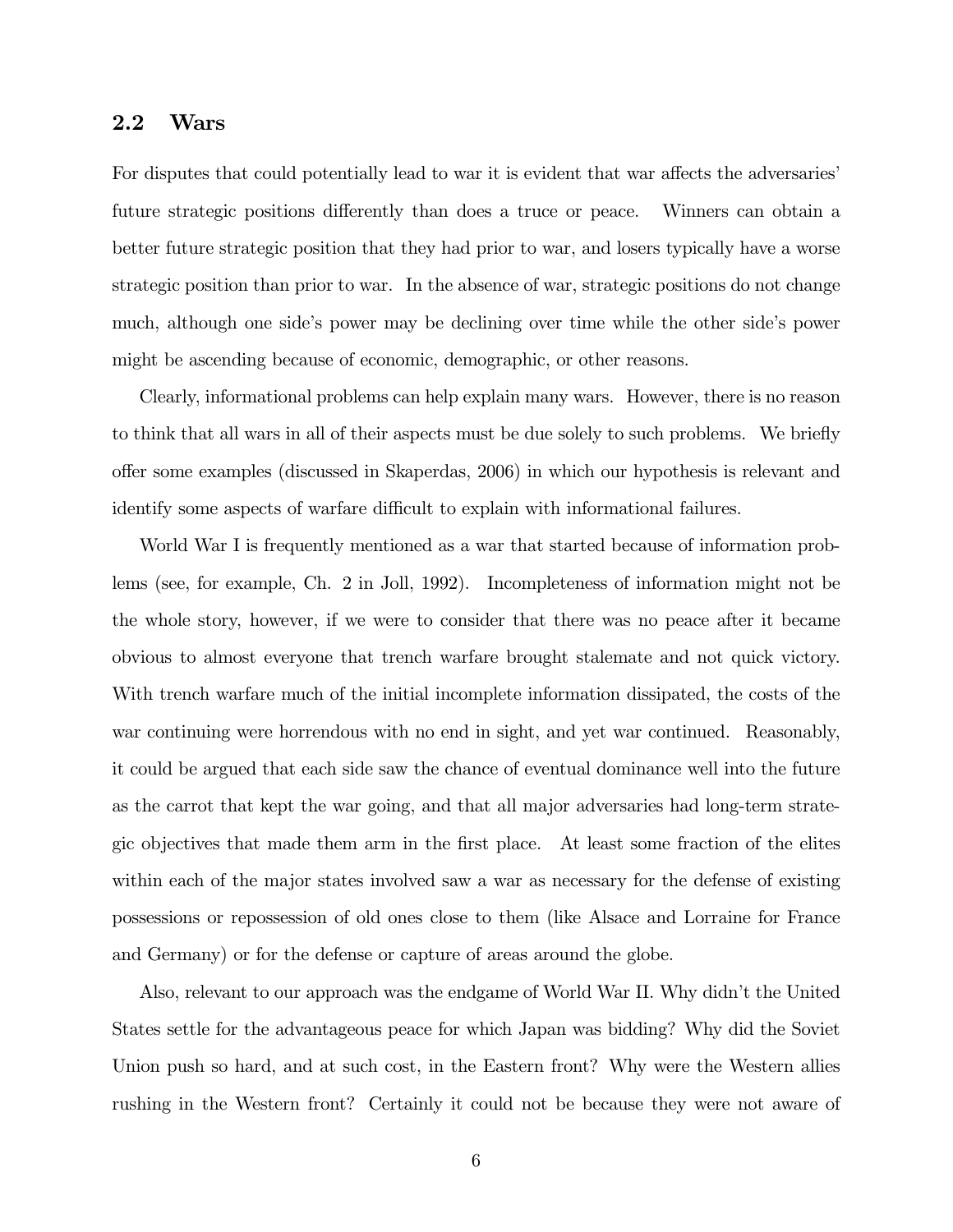Japan's or Germany's strength or the other way around. The allies were all looking into the future. They wanted the Axis powers crushed without the possibility of even a remote comeback, as it happened with Germany after World War I. They were also eyeing one another, jockeying for position in the post-war period. The Cold War had effectively started considerably before the end of the actual hot war.

Finally, since the Second World War, civil wars have been much more common than interstate wars. With an average duration of over seven years (Collier et. al., 2003), by that time both informational asymmetries and the costs of war become apparent. Similarly, civil wars within Northern Italian city-states in late medieval times often lasted for decades with tremendous costs to the participants (see, for the case of Genoa, Ch.8 in Greif, 2006). Before attributing all such conflicts to informational problems, the gamble on gaining longterm advantage over opponents again appears as at least another, complementary to others, explanation of the many civil wars that have occurred.

### 2.3 Other Types of Conflict

In addition to warfare and litigation, there are other types of disputes that could be relevant for the approach we develop here. They include rent-seeking and related policy disputes, labor union and firm disputes, and possibly competition among firms that use marketing and advertising as major instruments of competition. For the case of rent-seeking and other policy disputes, the relevant enforcement variables are expenditures on lobbying and related activities that are clearly not contractible in the long-run. Settlement in this case would imply that the major sides to the policy dispute agree on a compromise proposal, whereas conflict would involve each side offering clearly different proposals, not compromising, and letting the lobbying and legislative process determine which proposal is eventually adopted.

For the case of disputes between labor unions and firms, the non-contractible variables would include the expenditures on the part of the union on strike preparation (including possibly the accumulation of a strike fund) and for the firms the resources expended on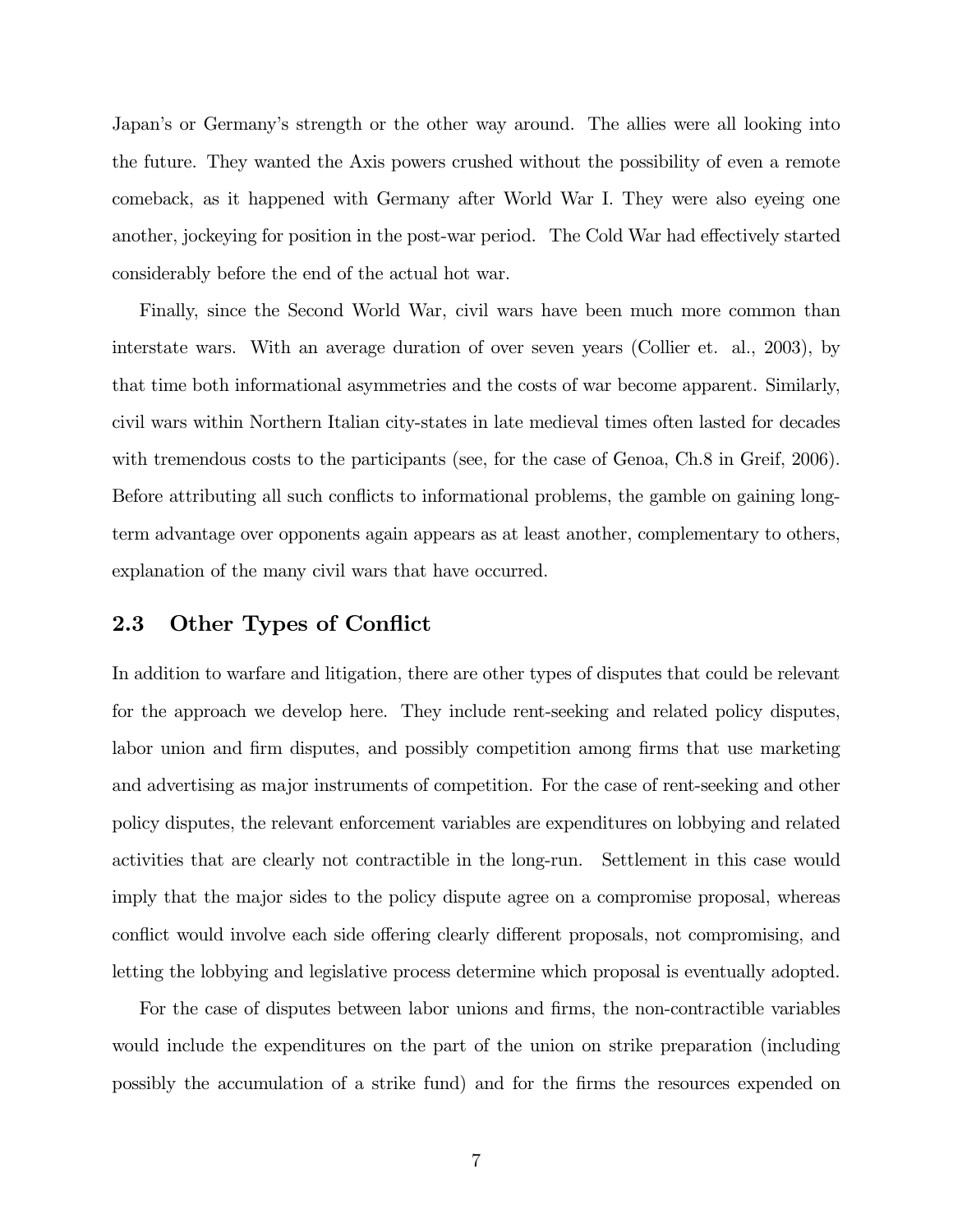negotiation and preparations for a strike or a lockout. Conflict in this case would involve a strike or a lockout, whereas settlement would involve the signing of a new contract for a set period of time. For the case of competing firms, the non-contractible enforcement variable could be the resources expended on marketing and advertising, whereas conflict would be equivalent to a price war and settlement a more cooperative outcome on their part. In all these cases, the conflictual and settlement outcomes can bring about different future strategic position for the adversaries, and therefore our approach and the effect of the shadow of the future can be important for bringing about conflict or settlement. However, we do not pursue these applications further as the literature and applications do not appear to our knowledge to be as developed.

### 3 An Illustrative Model: Conflict vs. Settlement

Consider two agents,  $A$  and  $B$ , who interact over an indefinite horizon. In each period they compete over a prize of value  $\ Y$ . Because the two agents cannot write contracts on the ultimate source of enforcement each period they have to expend resources  $e_A$  and  $e_B$ to maintain their position. These expenditures are necessary regardless of whether Conflict or Settlement (under the threat of conflict) ultimately prevails. In the case that Conflict involves actual warfare,  $e_A$  and  $e_B$  would represent arming expenditures, and the two agents could be parties in a domestic dispute that could lead to civil war or adversarial states. In the case of litigation  $e_A$  and  $e_B$  would represent expenditures on lawyers' and related fees, and the two agents could be two parties that have property claims on a productive asset which they could exploit jointly without going to court or they could go to court and resolve their claims once and for all. (In Appendix B, we examine another model of litigation that involves a long-term agent who faces the potential of being sued for damages in each period by a series of short-term agents.)

In the event of Conflict, the enforcement expenditures  $e_A$  and  $e_B$  affect the probabilities of winning for each side; we denote these probabilities by  $q_A$  and  $q_B$ . We suppose that one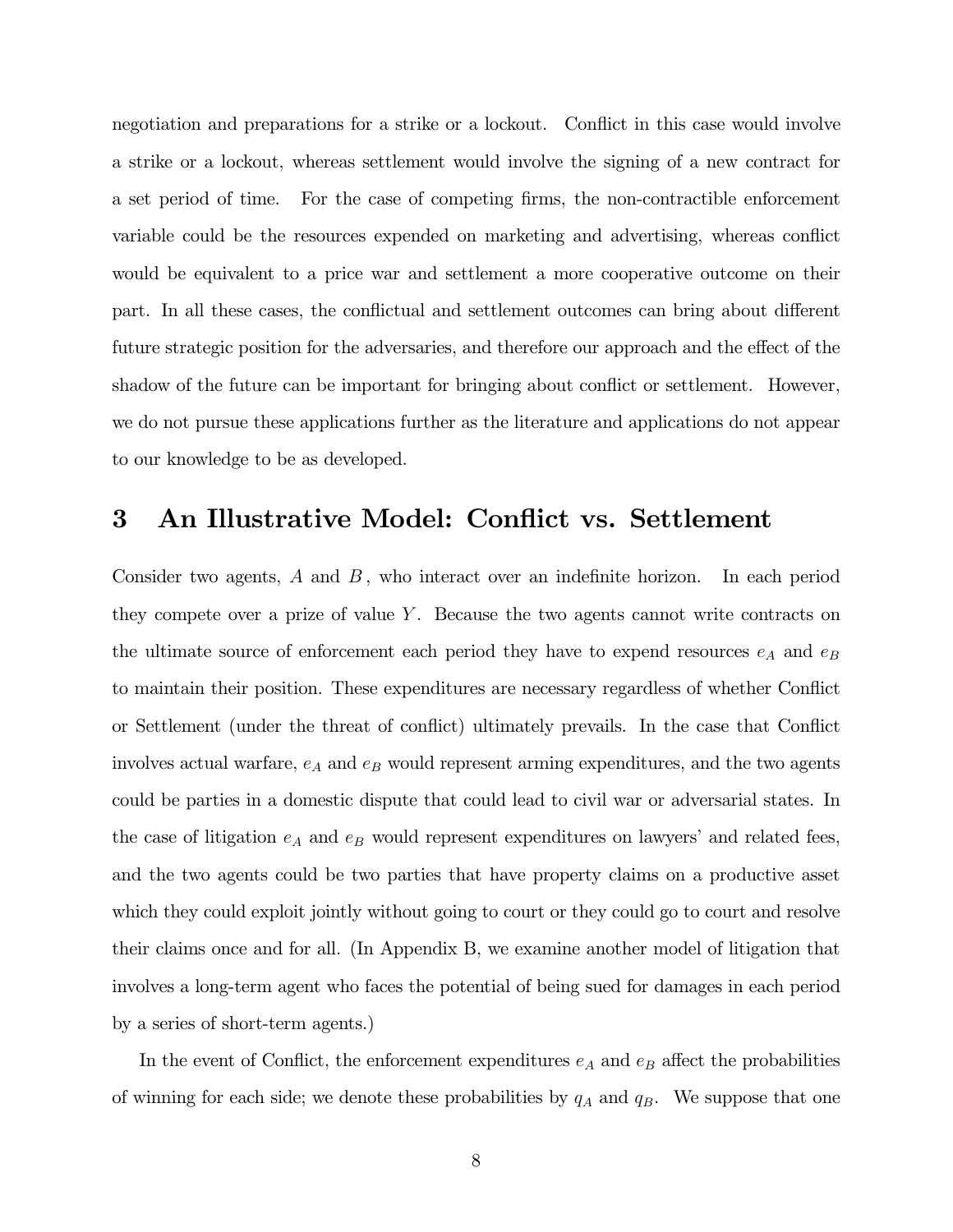agent's enforcement expenditures positively affect his own winning probability and negatively affect his opponent's winning probability. (As our experiments do not involve an endogenous choice of these expenditures, we do not endogenize them here, although as we show in Appendix A that the main comparative static results remain when enforcement expenditures are chosen endogenously.) In the case of Settlement,  $e_A$  and  $e_B$  – through their effect on the probabilities of winning in the event of Conflict — influence each agent's bargaining position in arriving at a particular deterministic settlement (shares of the prize  $\ Y$ ).

If Conflict were to take place only a fraction  $\phi \in (0,1)$  of Y can be consumed with the rest,  $(1 - \phi) Y$ , being destroyed by the conflict. In each period, then, the expected single-period payoff of agent  $i = A, B$  in the event of Conflict is:

$$
U_i^c = q_i \phi Y - e_i. \tag{1}
$$

Given that Conflict is destructive, in each period both sides would prefer to divide  $\overline{Y}$  in shares that equal their winning probabilities because it would result in a payoff of  $q_iY - e_i$  $q_i \phi Y - e_i = U_i^c$ . A range of other possible divisions of Y would also be Pareto superior to the expected payoffs under Conflict. With an indefinite repetition of such single-period interactions, there would never be an incentive to induce Conflict, provided the two agents could costlessly communicate and the prize  $\overline{Y}$  were divisible.

Nevertheless, if Conflict were to occur, we would reasonably expect interactions between the two agents to be different in the future. The winner may have eliminated the loser's ability to carry out war in the future, or he could command more resources conducive to waging war than the loser in the future. In effect, conflict biases future conflicts even further in favor of today's winner. Such induced asymmetries could well make Conflict an attractive possibility by trading off a lower expected payoff today for higher payoffs in the future.

For simplicity, we allow a stark and simple form of dependence of future power on today's Conflict. We suppose that the loser of Conflict in any period would be unable to raise the resources that are necessary to challenge the winner in future periods and, thus, the winner would be able to enjoy the prize  $\overline{Y}$  in all future periods whereas the loser receives nothing.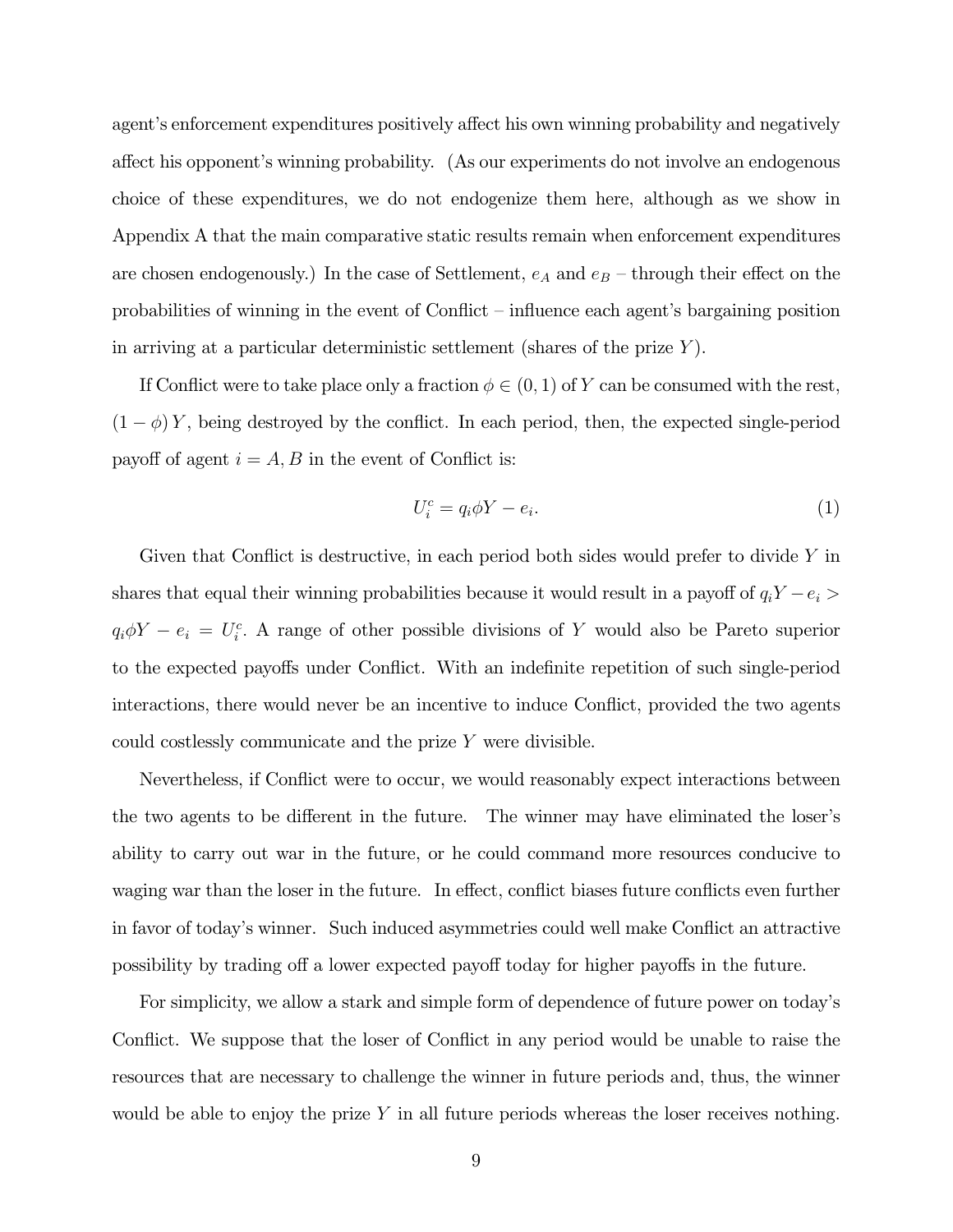(McBride and Skaperdas, 2007, illustrate how the main results extend to the less stark setting in which for an agent to drop completely out of contention there is a series of small conflicts with probabilistic outcomes, and not just one, that would have to be lost.)

Next, consider the negotiations that would result in either Settlement or Conflict in any particular period in which no Conflict has occurred in the past and the agents have already expended resources on enforcement (i.e.,  $e'$ s have been expended and represent sunk costs). Further, and without loss of generality, suppose agent  $A$  is the one that has the initiative in making a proposal. In the case of Settlement, the agent would receive the whole value of Y and would make an offer of subsidy S to agent B, which would either accept or reject  $A$ 's offer. If the offer is rejected, Conflict ensues. The resources that each party has invested on enforcement are considered sunk so that they play no more in current negotiations.

Assuming a discount factor  $p \in (0,1),^4$  the discounted expected payoff for agent  $i = A, B$ in the event of Conflict is the following:

$$
V_i^C = q_i \phi Y + q_i \sum_{t=1}^{\infty} p^t Y + (1 - q_i) \sum_{t=1}^{\infty} p^t 0 = q_i \left( \phi + \frac{p}{1 - p} \right) Y.
$$
 (2)

Note how in the event of Conflict, because one agent would be eliminated from contention, in the future no resources would be devoted to enforcement. Agent  $B$  would accept any offer  $S$  from agent  $A$  that satisfies inequality

$$
S + pV_B(S) \ge V_B^C,\tag{3}
$$

where  $V_B(S)$  denotes the continuation payoff of agent B when she is a responder given the subsidy S. As part of any Markov Perfect Equilibrium in which a positive subsidy is given, agent A would offer a subsidy  $S^*$  that satisfies (3) as an equality. Assuming that  $S^*$ would be accepted in this period, it would be acceptable in all future periods and therefore  $V_B(S^*) = \frac{S^*-e_B}{1-p}$ . Then, from (3) and (2), the subsidy would be:

$$
S^* = q_B [\phi (1 - p) + p] Y + p e_B.
$$
 (4)

<sup>&</sup>lt;sup>4</sup>Given risk neutrality, could also be interpreted as the constant probability of the game continuing in each period, an interpretation that we maintain in the experiments.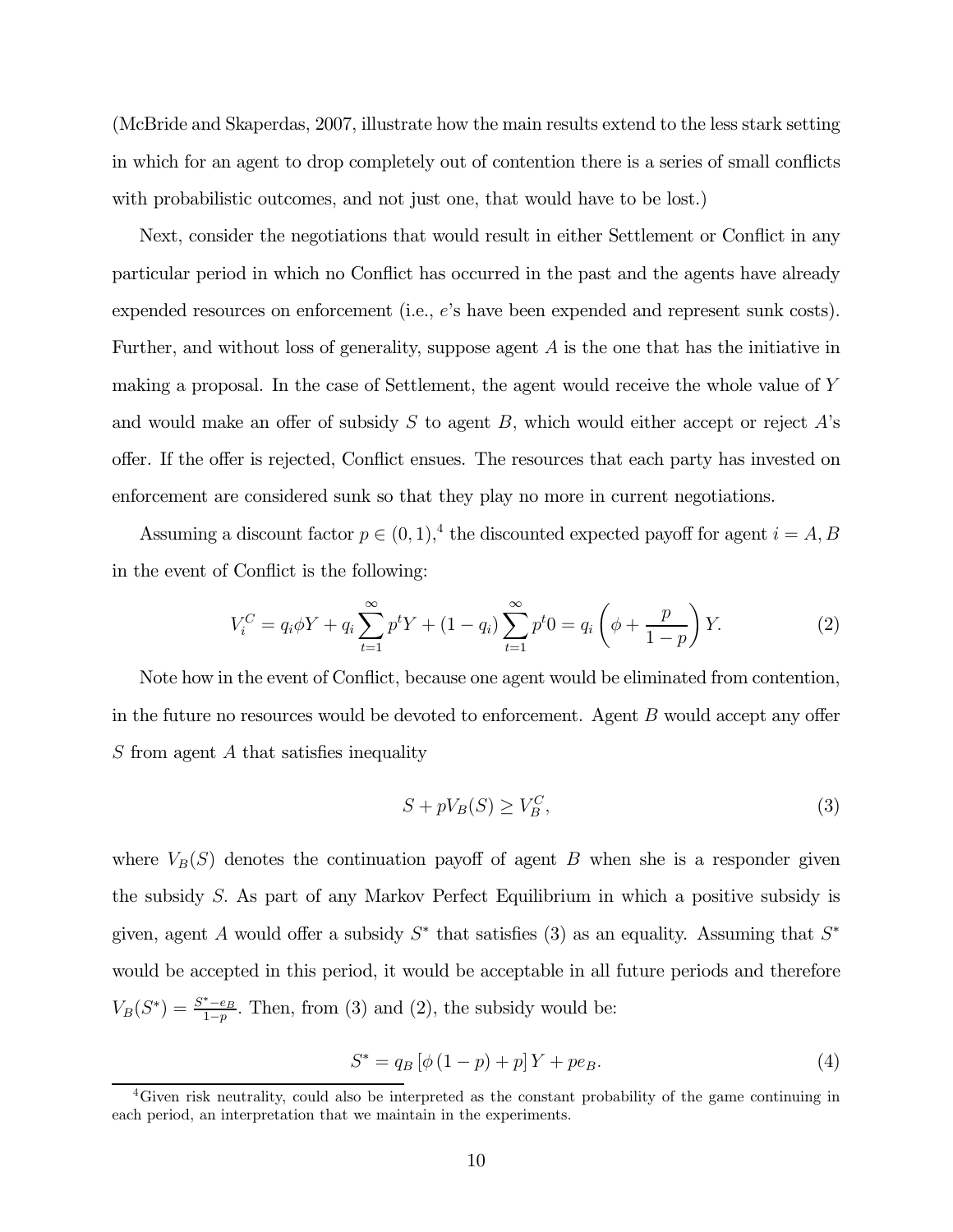Note that this Conflict-deterring subsidy from A to B depends positively on the power of agent B (as proxied by her probability of winning  $q_B$ ), on the share of output that is not destroyed in the event of Conflict, on the discount factor, as well as on the value of the prize Y. However, this minimally acceptable subsidy to agent  $B$  might not be in agent  $A$ 's interest to offer. In particular, agent  $A$  will only make this offer if the expected payoff under Settlement exceeds that under Conflict,

$$
Y - S^* + pV_A(S^*) \ge V_A^C,\tag{5}
$$

where  $V_A(S^*) = \frac{Y-S^*-e_A}{1-p}$  is the continuation payoff of agent A if Settlement were to prevail forever. Supposing the probabilities of winning for the two sides sum to one (i.e.  $q_A+q_B = 1$ ), it is straightforward to show that the condition for Settlement (so that (3) and (5) are both satisfied) is as follows:

$$
\frac{p\left(e_A + e_B\right)}{(1 - \phi)(1 - p)} \le Y. \tag{6}
$$

If this inequality holds, there is a feasible and optimal subsidy that makes Settlement preferred to Conflict. Alternatively, based on (6), Conflict is more likely and Settlement is less likely, the lower is the contested output  $\ Y;$  the higher are the resources devoted to arming  $(e_A + e_B)$  by the two agents; the less destructive Conflict is (or, the higher is  $\phi$ ); and, the higher is the discount factor  $p$  (i.e., the game's constant continuation probability).

It is this last effect of "shadow of the future" that we test experimentally. In Appendix A and B we show the robustness of this effect in different setting. In Appendix A, we endogenize the enforcement efforts  $e_A$  and  $e_B$ . In Appendix B, we provide a model of a legal dispute involving a long-term agent against a series of short-term agents who could potentially sue the long-term agent for damages.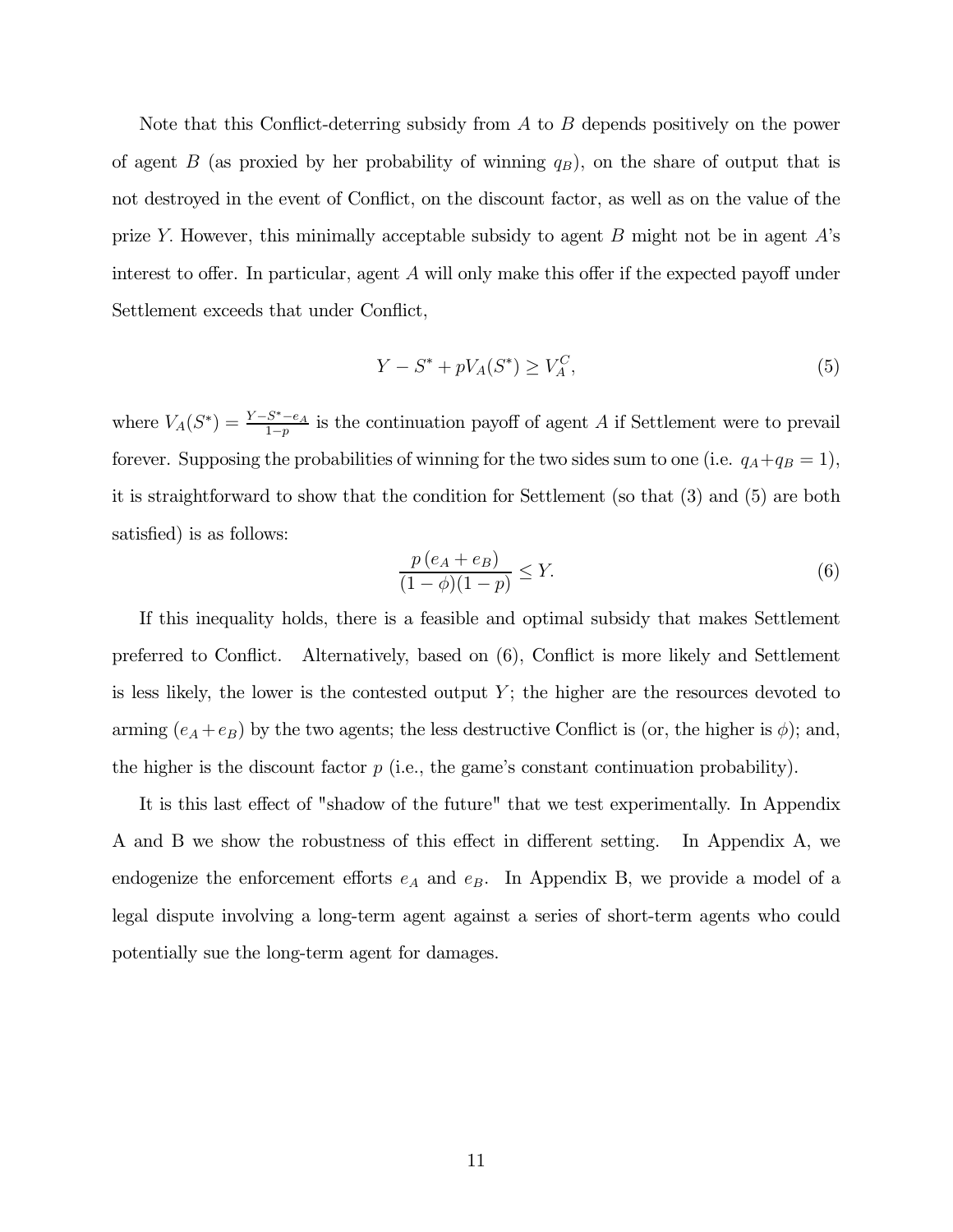### 4 An Experiment: Conflict vs. Settlement

### 4.1 Experiment Design

Our experiment consists of three sessions conducted at the California Social Science Experimental (CASSEL) Laboratory at UCLA. Each session used subjects recruited from the CASSEL subject pool database. After learning about the laboratory from advertisements or friends, a UCLA student registers in the subject pool through the laboratory's web site. All subjects in the pool were sent an email notifying them of an experiment session. An interested student then registers for a specific sessions; none participated in more than one session. To facilitate experiment management, instruction, and data collection, we conducted the experiment using specially designed software. Each subject accumulated "points" based on her choices, the choices made by her matched partner in a given round, and random draws by the computer. The more points earned, the more U.S. currency the subject received at the experiment session's end, with the exact amount determined by a publicly announce point-dollar exchange rate. Each subject also received a \$5 show-up payment. The average earned amount was \$30 for about 75 minutes of participation.

A Single Match. A single session consists of a number of matches (trials). Each match captures the reduced Settlement-or-Conflict decision scenario depicted in the model, the only difference being that, instead of having subjects choose the settlement amount as in the model above, we suppose Settlement involves an equal split of the surplus. The main comparative statics of the model are unchanged with this simpler exogenous Settlement amount, and this set-up is easier for subjects to understand.

In a single match, two subjects are paired and round one begins. Both are publicly told that the "point value" is 100 (prize  $\overline{Y}$  in Section 3's notation), the "standard fee" is 30 (arming cost  $e = e_A = e_B = 30$ ), the "flipping fee" is 30 (total destruction  $(1 - \phi) Y$ ), and the "continuation probability" (probability  $p$ ) which takes three values (see below). Each subject then selects either "split" (Settlement) or "flip" (Conflict). Payments are then received according to the model presented earlier. That is, in round 1 each receives 20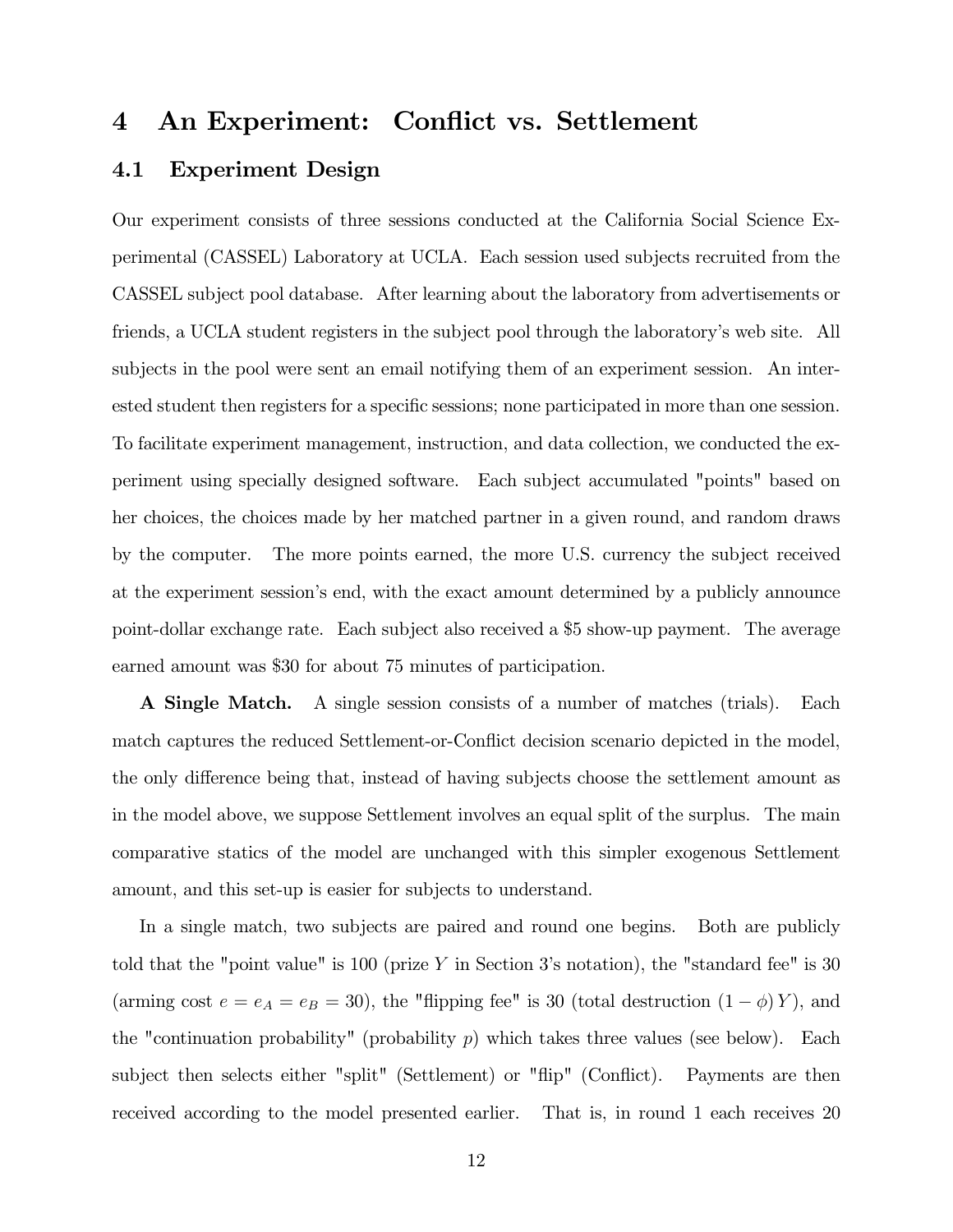$(=\frac{1}{2}Y - e)$  if both chose split; and if at least one chose flip, then a random draw by the computer selects one of the subjects to be the winner and the other to be the loser, where the winner's round 1 payment is  $40 (= Y - dY - e)$  and the loser's round 1 payment is  $-30$  $(= -e_i)$ . The computer then randomly determines whether the match continues to round 2. If both chose split in round 1, then the round 1 settlement applies to any future rounds. Thus, should round 2 be reached, settlement in round 1 implies settlement in round 2, and each receives 20. If there was conflict in round 1, then the winner from round 1 receives 100 in round 2, and the loser in round 1 receives 0 in round 2. Any other future rounds, should they be reached, have the same payoff structure as round 2. Having each subject only make one choice per match (rather than making a choice in each round following peace) simplifies the decision process for the subjects, speeds up the experiment, and facilitates the making of hypotheses (see below).

**Continuation Probability.** The continuation probability  $p$  is the key treatment variable as it reflects the shadow of the future. It takes one of three values: 0, 0.5, or 0.75. A match lasts a single round if  $p = 0$ . If  $p = 0.5$  or  $p = 0.75$ , then the exact number of rounds in a given match is determined randomly by the computer. The expected number of rounds is 2 under  $p = 0.5$  and 4 under  $p = 0.75$ . Subjects are told the continuation probability at the same time they are told the other parameters — immediately prior to making the split-or-flip (Settlement-or-Conflict) decision. These values for  $p$  were selected because, first, they are the same used by Dal Bó (2005), thereby providing a point of comparison with his study, and, second, they allow for sharp predictions as discussed below.

Rotation Matching. Dal Bó (2005) uses a rotation matching procedure "to avoid potential interaction and contagion effects between the different" matches (1596). In each session, subjects are divided into two equally-sized groups of agents: Blue and Red. In any given match, a Blue and Red are paired. In the next match, the Blue is matched with a different Red, and so on. One full rotation (also called a zipper) consists of each blue being paired exactly once with each Red. With 24 subjects split into Blue and Red groups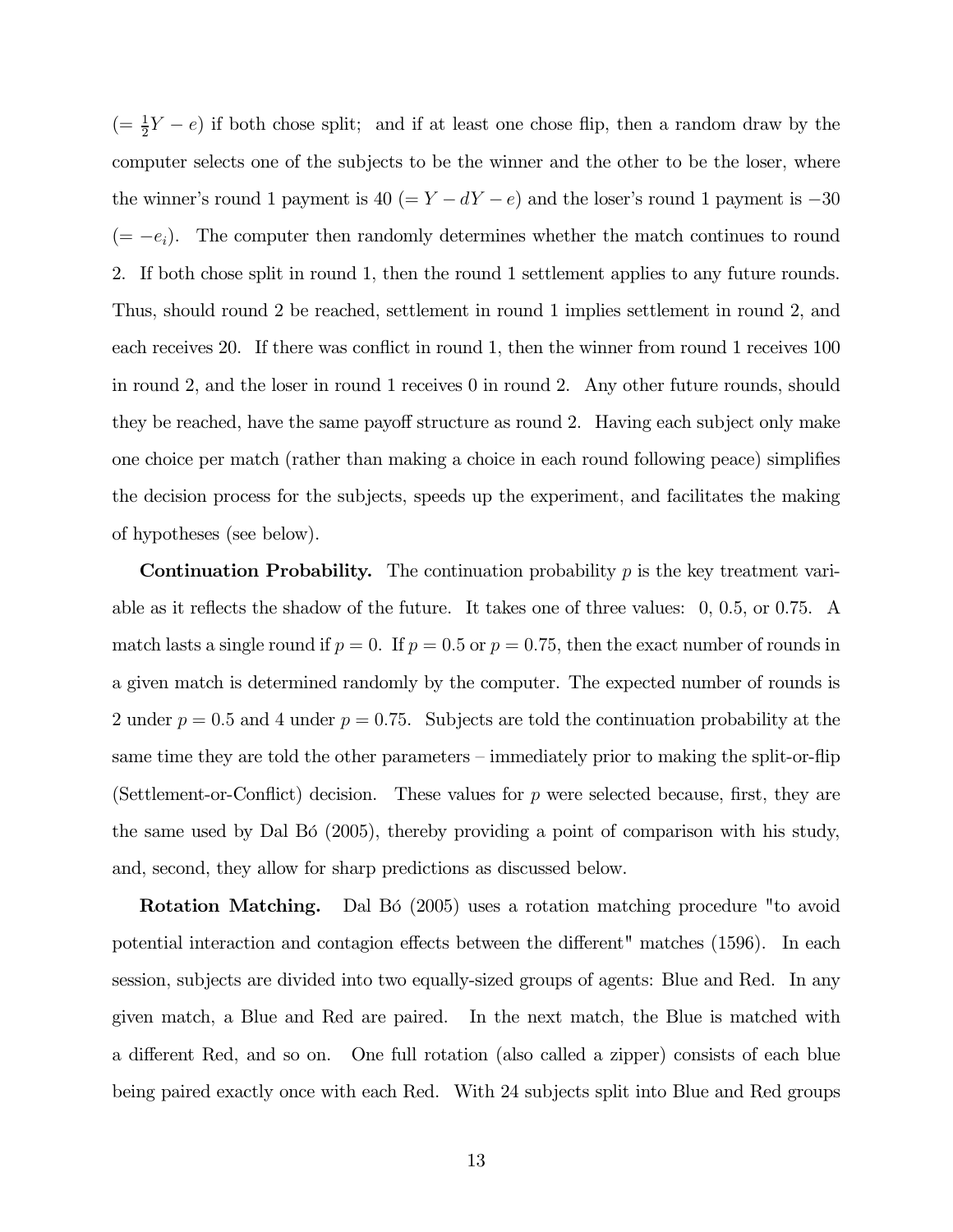each with 12 subjects, one rotation consists of 12 matches. With three treatment values for the continuation probability, we thus have 4 matches per treatment variable in one rotation. We use Dal Bó's rotation mechanism primarily for comparison with Dal Bó's design even though the contagion effects that might arise in his repeated game context are unlikely to be present in our setting. Contrary to the mixed-motive prisoner's dilemma game, the weakly dominant strategy in our setting yields the highest expected payoff  $ex$  ante, thus removing the incentive to play meta-strategies across matches.

Sessions. We conducted three sessions to consider how changes in the treatment variable may impact decisions. Session 1 uses one matching rotation (12 matches) with an ABC design: 4 matches of  $p = 0$ , then 4 matches of  $p = 0.5$ , and then 4 matches of  $p = 0.75$ . We supposed that this order would be easiest for subjects. Session 2 uses one rotation with a CBA design: 4 matches of  $p = 0.75$ , then 4 matches of  $p = 0.5$ , and then 4 matches of  $p = 0$ . The reverse order is meant to capture a priming effect. Session 3 uses two full rotations (24 matches) with an ABCCBA design: subjects do one full rotation akin to Session 1, are then reagented into Blues and Reds, and then do another full rotation akin to Session 2. Session 3 is meant to capture both the learning and priming effects. Table 1 summarizes basic information about the three sessions. The bottom panel of the table breaks Session 3 into its first and second matching rotations and calls them Sessions  $3(a)$  and  $3(b)$ .

Instructions. After being seated at computers in the lab, the subjects were instructed in the basic payoff structure of the decision making environment, and then they participated in four practice matches.<sup>5</sup> This instructional period was designed to familiarize subjects with both the computer user interface as well as the payoff structure and basic strategic environment.

**Bankruptcy Prevention.** Because losing a contest involves a net loss of 30 points, it is possible for subjects to lose points throughout the experiment. To prevent bankruptcy

<sup>&</sup>lt;sup>5</sup>In the first practice match, the continuation probability was  $p = 0$ , and each subject was told to select split. In the second practice match, the continuation probability was again  $p = 0$ , but each Blue was told to select split while each Red was told to select flip. The third and fourth practice matches had  $p = 0.5$  and  $p = \frac{3}{4}$ , respectively, and subjects were asked to choose split or flip on their own.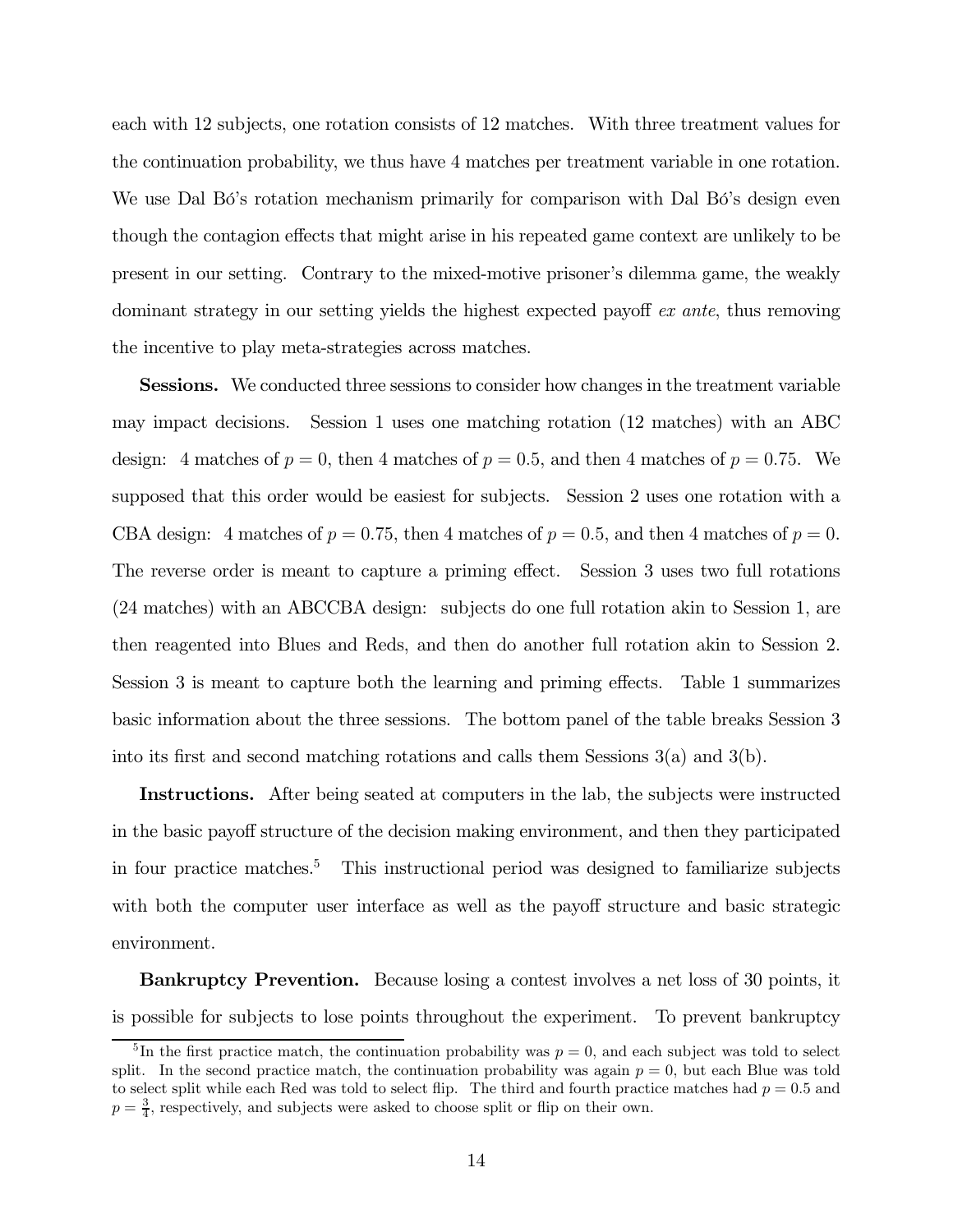and the risk-loving behavior that may accompany it, each subject in Sessions 1 and 2 was given an initial 240 points. Because subjects in Session 3 participated in two matching rotations, they were given 240 points twice, once at the start of each rotation. No subject in any session experienced or came close to bankruptcy.

Questionnaire. After the last match but before leaving the laboratory, each subject filled out a questionnaire that asked for age, sex, major, year in school, number of economics courses taken, number of statistics courses taken, and so on. We use information from the questionnaire for rough qualitative comparisons of the subjects across sessions.

### 4.2 Hypotheses

Having one choice per match collapses the potentially infinitely repeated game, in expected payoff terms, into a simple  $2 \times 2$  matrix normal form game. Figure 1(a)-(c) presents the matrix for each treatment value of the continuation probability. In each case, the setting is the Hi-Lo game depicted in Figure  $1(d)$ . If the expected payoff when both choose split,  $\frac{1}{1-p}$  $\frac{1}{1}$  $\frac{1}{2}Y-e$ ¢ hoose split,  $\frac{1}{1-p}(\frac{1}{2}Y-e) \equiv x$ , is strictly greater than that when at least one flip is chosen, 1  $\overline{2}$ 1  $\frac{1}{1-p}Y-dY$  –  $e \equiv z$ , then each player has a unique weakly dominant strategy to choose split. Alternatively, if  $z > x$ , then each has a dominant strategy to choose flip. Accordingly, an expected payoff maximizer has a weakly dominant strategy to choose split if  $p = 0$  but choose flip if  $p = 0.5$  or  $p = 0.75$ .

We note that each game in Figure 1(a)-(c) has multiple Nash equilibria. With  $p = 0$ , there are two pure strategy Nash equilibria: (split,split) and (flip,flip). With  $p = 0.5$ or  $p = 0.75$ , there are three pure Nash equilibria: (flip,flip), (flip,split), and (split,flip). However, there is only one pure Nash equilibrium in each case if we eliminate the weakly dominated strategy for each player. Thus, applying standard game theoretic solution concepts (dominance solvability or Trembling Hand Perfection) will yield an unique prediction: (split,split) under  $p = 0$  and (flip,flip) under  $p = 0.5$  and  $p = \frac{3}{4}$ . Past experimental work also suggests that subjects overwhelmingly go for the higher expected payoff in Hi-Lo games (e.g.,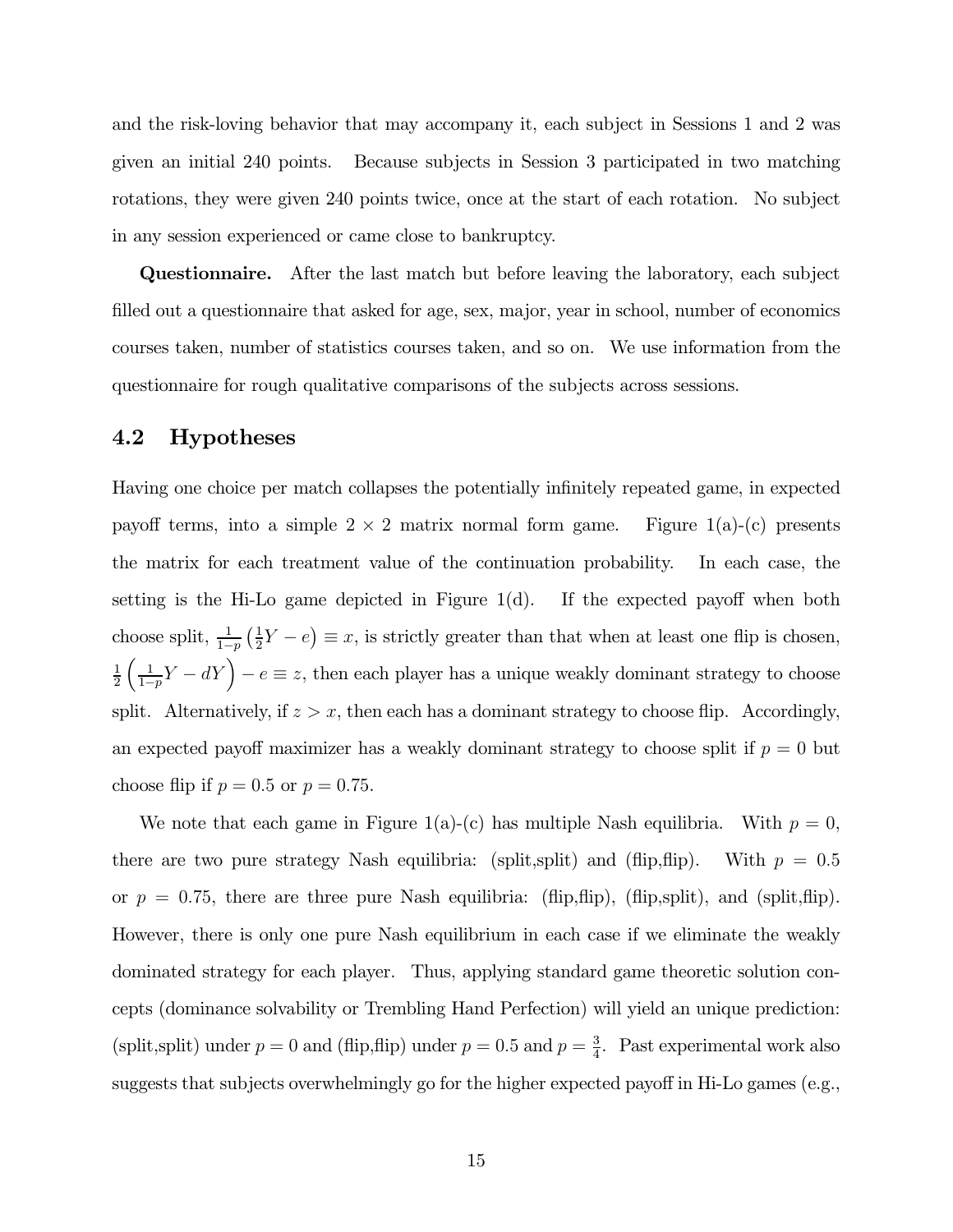see Bacharach 2006). A possible moderating factor is that flipping is very risky. Thus, a risk averse subject may be inclined to choose the less-risky choice over a choice with a slightly higher expected payoff but more risky choice. Such reasoning would apply with  $p = 0.5$ . Our first hypothesis follows.

### Hypothesis 1 (Choices)

- (a) We will observe more flips under  $p = 0.75$  than under  $p = 0$ .
- (b) We will observe more flips under  $p = 0.5$  than under  $p = 0$ .
- (c) We will observe more flips under  $p = 0.75$  than under  $p = 0.5$ .

Our second hypothesis focuses on outcomes not individual choices, though the former are clearly derived from the later.

### Hypothesis 2 (Outcomes)

- (a) We will observe more conflict under  $p = 0.75$  than under  $p = 0$ .
- (b) We will observe more conflict under  $p = 0.5$  than under  $p = 0$ .
- (c) We will observe more conflict under  $p = 0.75$  than under  $p = 0.5$ .

We are also interested observing the patterns of choices by individual. Given Hypothesis 1, we predict the following.

**Hypothesis 3** (Choices by subject) Most subjects will choose more flips under  $p = 0.75$  than under  $p = 0.5$  and more flips under  $p = 0.5$  than under  $p = 0$ .

The first two hypotheses are meant to test the effect of the shadow of the future on Conflict. Given the structure of the interaction, it is natural to suppose each subject follows a cut-off rule when deciding to Settle or Fight. We are less interested in where this cut-off is for each subject (as it may differ from subject to subject) and more interested in whether or not the subjects are following such a cut-off rule. For this reason, we selected two values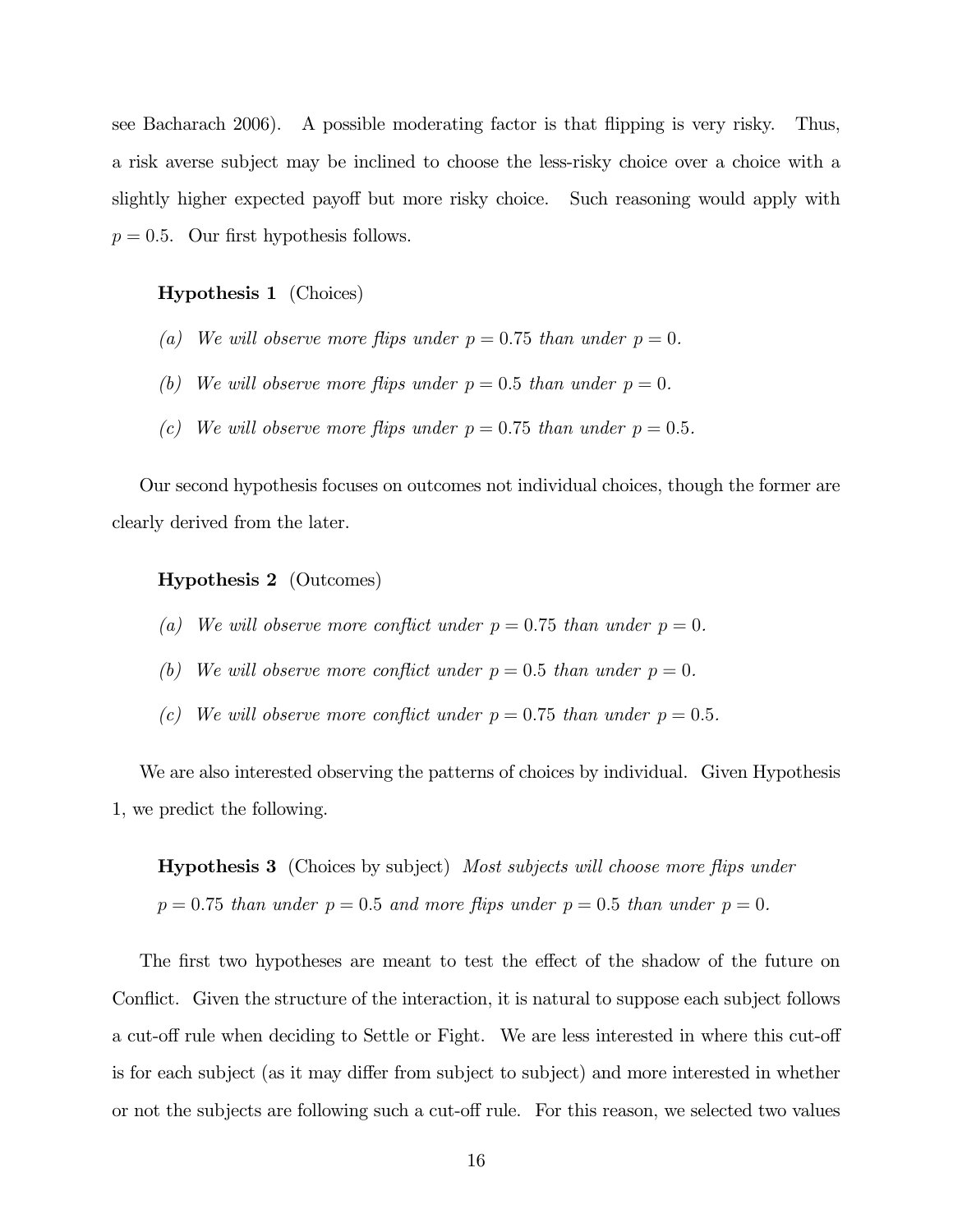of the treatment variable to yield clear predictions via a clear payoff dominance (split under  $p = 0$  and flip under  $p = 0.75$ ) and one value which may have a moderating risk consideration  $(p = 0.5)$ . The last hypothesis is meant to "unpack" any verification or rejection of the first hypothesis. By looking more closely at the choices by individual we can discern what other factors, if any, figure prominently in the subjects' decision making.

### 4.3 Results

Individual Choices. Table 2 reports the percent of flips by session and continuation probability. When pooling the data from all sessions, we see that, consistent with Hypothesis 1, subjects choose flip more often under  $p = 0.75$  than under  $p = 0$  and more under  $p = 0.5$ than under  $p = 0$ . However, we observe that the percent of flips under  $p = 0.5$  and  $p = 0.75$ are very similar. We conducted a series of (Pearson) chi-square tests to test if the proportion of flips are the same under two given treatment values for  $p$ . As shown in Table 3, we reject at very high significance levels the hypothesis that the proportion under  $p = 0$  and  $p = 0.75$ and under  $p = 0$  and  $p = 0.5$  are equal, but we cannot reject the hypothesis that the proportions are the same under  $p = 0.5$  and  $p = 0.75$ . Looking at choices by session, we see that the choices in Session 1 match Hypothesis 1 very closely, while choices in Sessions 2 and 3 match Hypothesis 1(a) and 1(b) but not 1(c). The percent of flips under  $p = 0.5$ is actually higher than under  $p = 0.75$  in those two sessions, although the chi-square tests indicate that they are essentially equal statistically.

Figure 2 displays the percent flips by match for each session. Each point captures the percent of subjects who chose flip in a given match and session. Matches have been grouped by continuation probability to facilitate comprehension. In each session, we observe a dramatic rise or drop in flips as the continuation probability changes from or to 0, consistent with our shadow of the future argument. We observe the increase in flips from  $p = 0.5$  to  $p = 0.75$  in Session 1, and we see no similar change in flipping rate in the other sessions.

The overall picture is that Hypotheses 1(a) and 1(b) are strongly confirmed, while ev-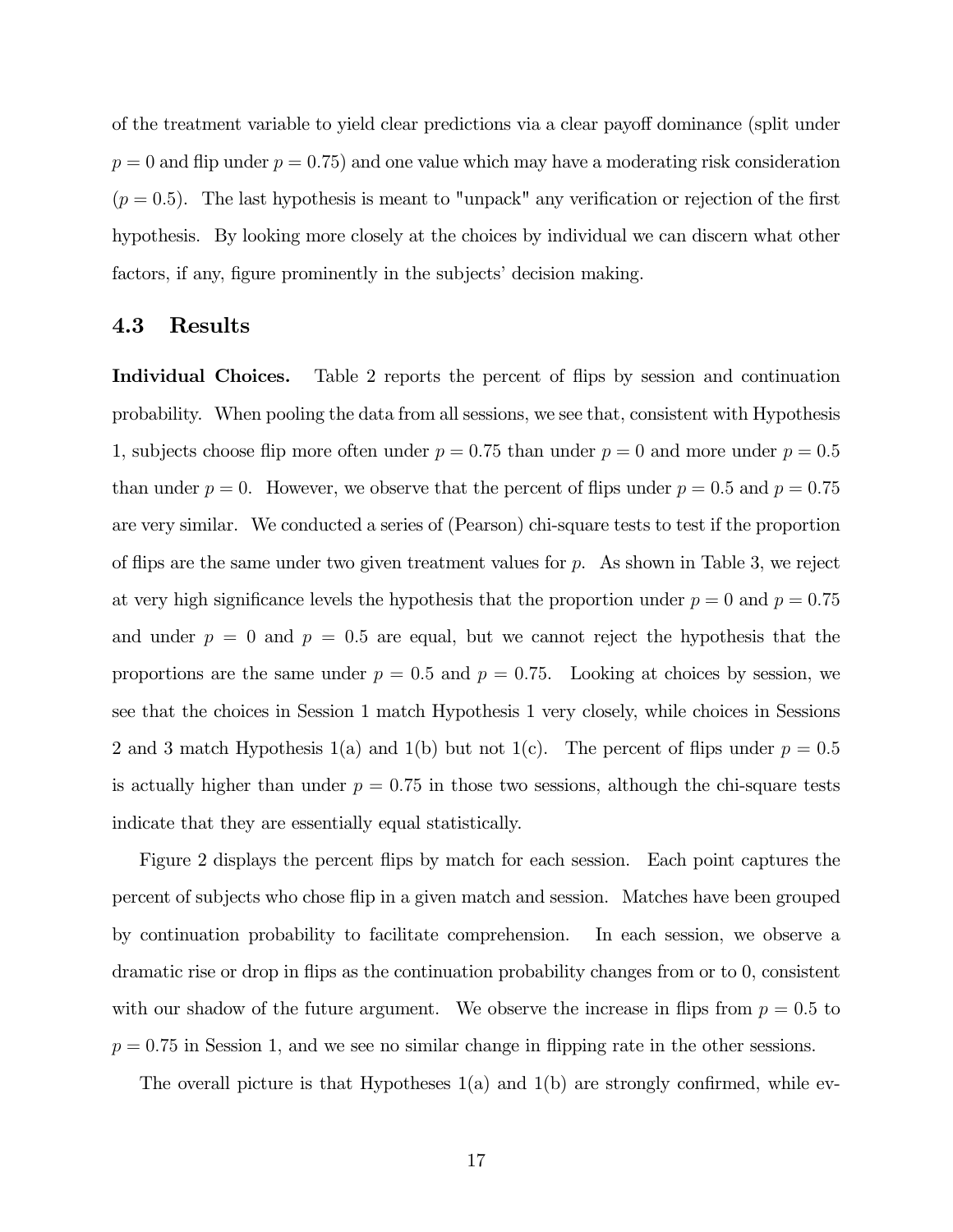idence in support of Hypothesis  $1(c)$  is mixed. That Hypotheses  $1(a)$  and  $1(b)$  are so strongly confirmed provide the best evidence that increasing the shadow of the future does increase the incidence of conflict because they consider stark changes in the continuation probability. The mixed evidence for Hypothesis 1(c) is not necessarily evidence against our main argument that the increased shadow of the future increases the occurrence of conflict because an expected payoff maximizer would choose flip under both  $p = 0.5$  and  $p = 0.75$ . Thus, an equal number of flips under  $p = 0.5$  and  $p = 0.75$  would arise if all subjects were risk neutral. Because Hypothesis 1(c) was based on the premise that some subjects would be risk averse, one interpretation of our results is that subjects in Session 1 were more risk averse than those in Sessions 2 and 3, who were, on average, more risk neutral. Another interpretation is that the direction of changes in the treatment variable produces confounding effects. For example, subjects in Session 1 proceeded in what we consider the easiest format, experiencing  $p = 0$  first and then experiencing "natural" increases in p; subjects in Session 2 proceeded in the more difficult format of highest  $p$  first; and subjects in Session 3 proceeded in a combination structure that was not natural for learning.

Outcomes. Table 4 reports the distribution of outcomes by session and continuation probability. The key measure is the percent of split-split outcomes; this outcome corresponds to Settlement while the other two outcomes correspond to Conflict. Consistent with Hypotheses  $2(a)-(c)$ , in the pooled data we observe the occurrence of Settlement decreasing as the continuation probability increases. By session we observe slight variation. Session 1 closely matches Hypothesis 2, whereas Sessions 2 and 3 match Hypothesis 2(a)-(b) but not Hypothesis 2(c). This pattern closely matches that of individual choices. Chi-square tests (not shown) confirm the pattern. Conflict is much more likely when the shadow of the future is large ( $p = 0.5$  or  $p = 0.75$ ) than when it is small ( $p = 0$ ).

Choice Patterns. To evaluate Hypothesis 3, we classified subjects by their observed choices in Table 5. The columns partition the behavior into disjoint choice patterns. Column (1) corresponds to the selection of flip in all matches of the session, column (2) corresponds to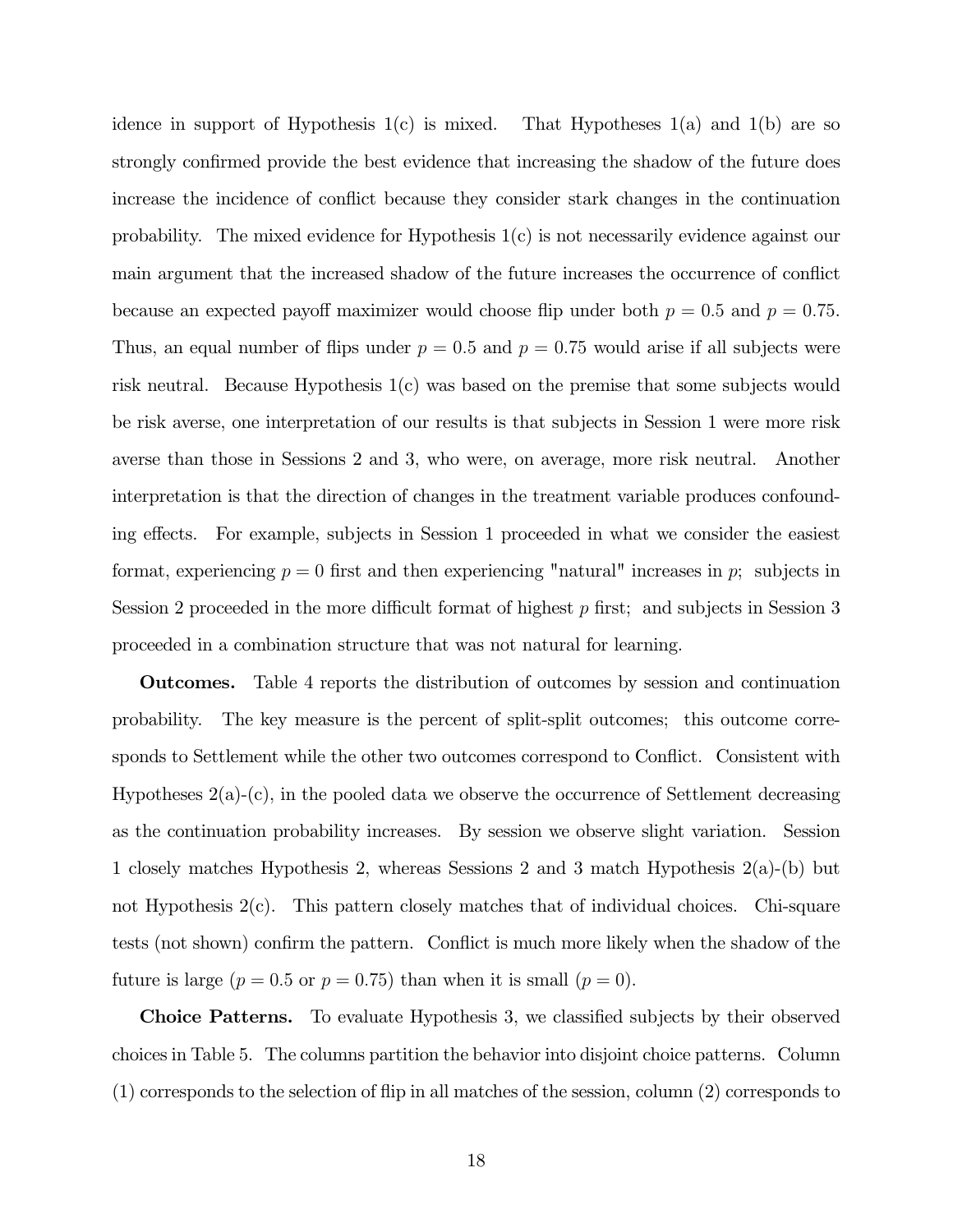the selection of split in all matches, and so on. Column (4) corresponds to the choice pattern that corresponds most closely to the behavior predicted in Hypothesis 3, i.e., a preference for high payoffs but a dislike for risk. To be placed in that column, a subject must have chosen flip weakly more often under  $p = 0.75$  than under  $p = 0.5$  and weakly more often under  $p = 0.5$  than under  $p = 0$ , and the number of chosen flips must not be equal under all three continuation probabilities. The most common choice pattern overall and by session corresponds to the behavior predicted in Hypothesis 3. It represents 56% (40 out of 72) of the subjects overall; more than half of the subjects increased the number of times they chose flip as the continuation probability increased. This choice pattern is also modal (not shown) in subsets of the subjects (males or females, undergraduates or graduates, exposure to economics or statistics or no exposure).

We observe wide variation in choice behavior among the other subjects. For example, some 6% of all subjects (4 of 72, column (8) plus (9)) flipped most under  $p = 0$ , 7% (5 of 72) never flipped, and 4% (3 of 72) always flipped. These other choice patterns may reflect preferences for risk, equity, or some combination of these or other concerns.6 Another possibility is that these other choice patterns reflect misunderstanding the decision making environment. Ruling this out is not possible, yet gain some insight from the last question of the questionnaire, which asked, "Were you more likely or less likely to select FLIP as the continuation probability increased? Why or why not?" 72% (52 of 72) of the subjects answered yes and provided some explanation why (e.g., the "the chance of winning more money increased"), and of these subjects, 67% (35 of 52) increased their flipping as the continuation probability increased consistent with Hypothesis 3. Only 25% (5 of 20) of the other subjects did so. This is not a perfect measure of comprehension for many reasons.7

 $6$ We note that these other choice patterns need not be classified as irrational. For example, a subject who cares about payoff equity and not her own payoff would choose split under each of the treatment values for p; an extremely risk averse subject would also choose split under each value for p; a very risk-loving subject who disliked extreme inequity might flip under  $p = 0$  but not  $p = 0.5$  or  $p = 0.75$ ; and a subject who wants a high expected payoff so long as it was not too inequitable might flip under  $p = 0.5$  but not under  $p = 0.75$  or  $p = 0$ .

<sup>7</sup>Clearly not all subjects who said they were more likely to flip under the higher continuation probability did so. The question was asked after subjects completed their choices and had time to consider an optimal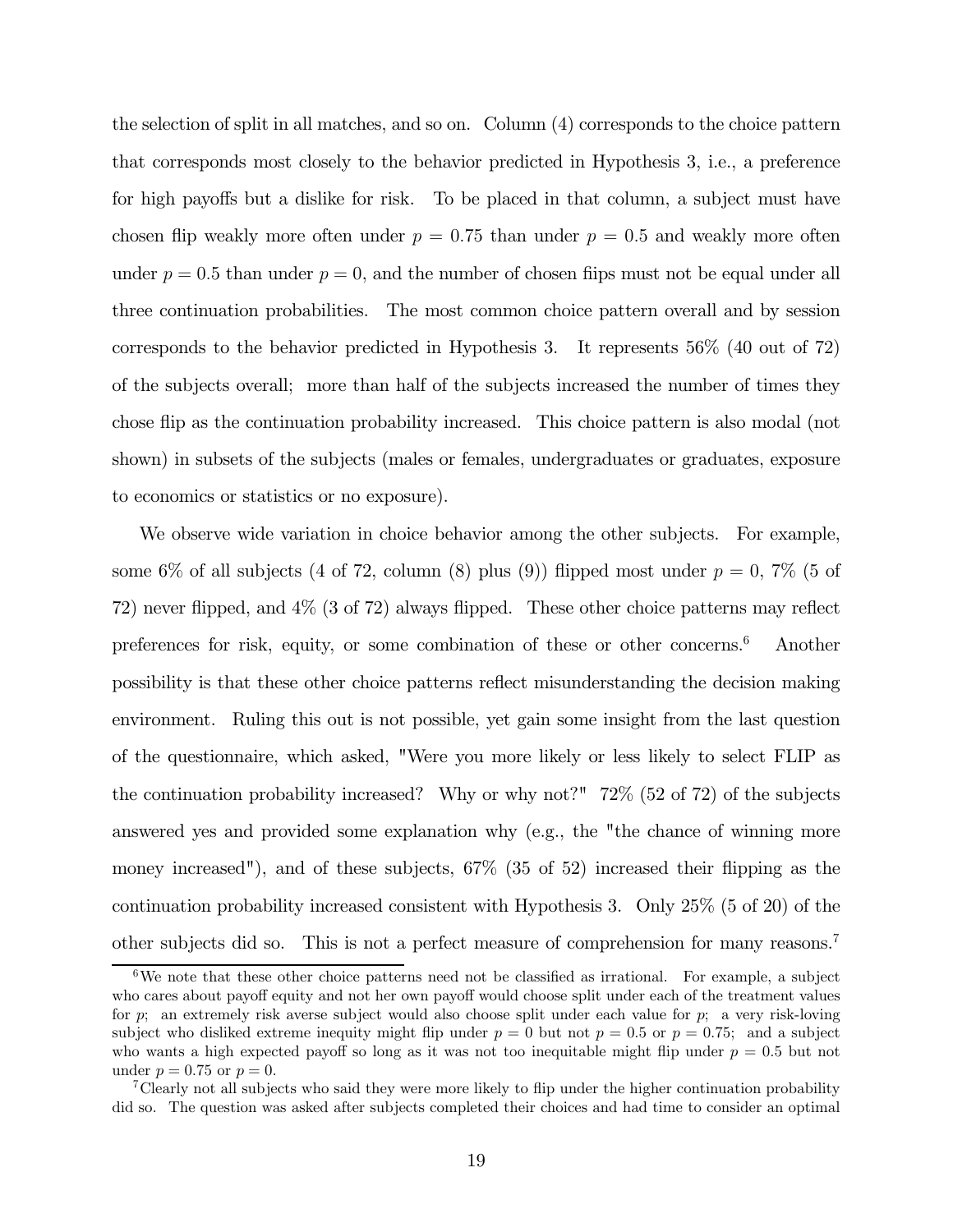Nonetheless, it provides some indication that understanding the strategic setting led subjects to increase their flipping as the continuation probability increased. This evidence suggests that a large majority of the subjects understood the basic "shadow of the future" logic and that it guided their behavior in the predicted manner.

### 5 Conclusion

We have discussed, modeled, and shown experimentally how a longer shadow of the future can induce more conflict and less settlement under the threat of conflict. We have argued that this effect is both empirically relevant to the explanation of violent and non-violent conflict in the real world. Future research has many directions to go from here. The model and its extensions yield other hypotheses about the effect of changes in the destructiveness of conflict, the asymmetry of power, the size of the surplus, etc., on the incidence of conflict. These effects should be studied experimentally. But given that conflict is frequently so destructive and inefficient, we believe that an important and fruitful direction of research is the study of how rivals may invest in institutions that manage or deter conflict.

### A Endogenous Enforcement

In this Appendix we present an extension, based on McBride and Skaperdas (2007), of the model from Section 3 to allow for endogenous enforcement levels. The main comparative static result regarding the effect of the shadow of the future is shown to hold in this setting.

To allow for endogenous enforcement, we first need to specify how probabilities of winning depend on enforcement. We suppose that these probabilities depend on arming through the following additive contest success function (see Tullock, 1980, and Hirshleifer, 1989):

$$
q_i(e_A, e_B) = \frac{e_i^m}{e_A^m + e_B^m} \text{ where } i = A, B \text{ and } m \in (0, 1]
$$
 (7)

In each period, the sequence of moves by the two sides is the following:

strategy. The very asking of the question may have prompted an answer more indicative of what the subject thought the experimenter wanted to hear.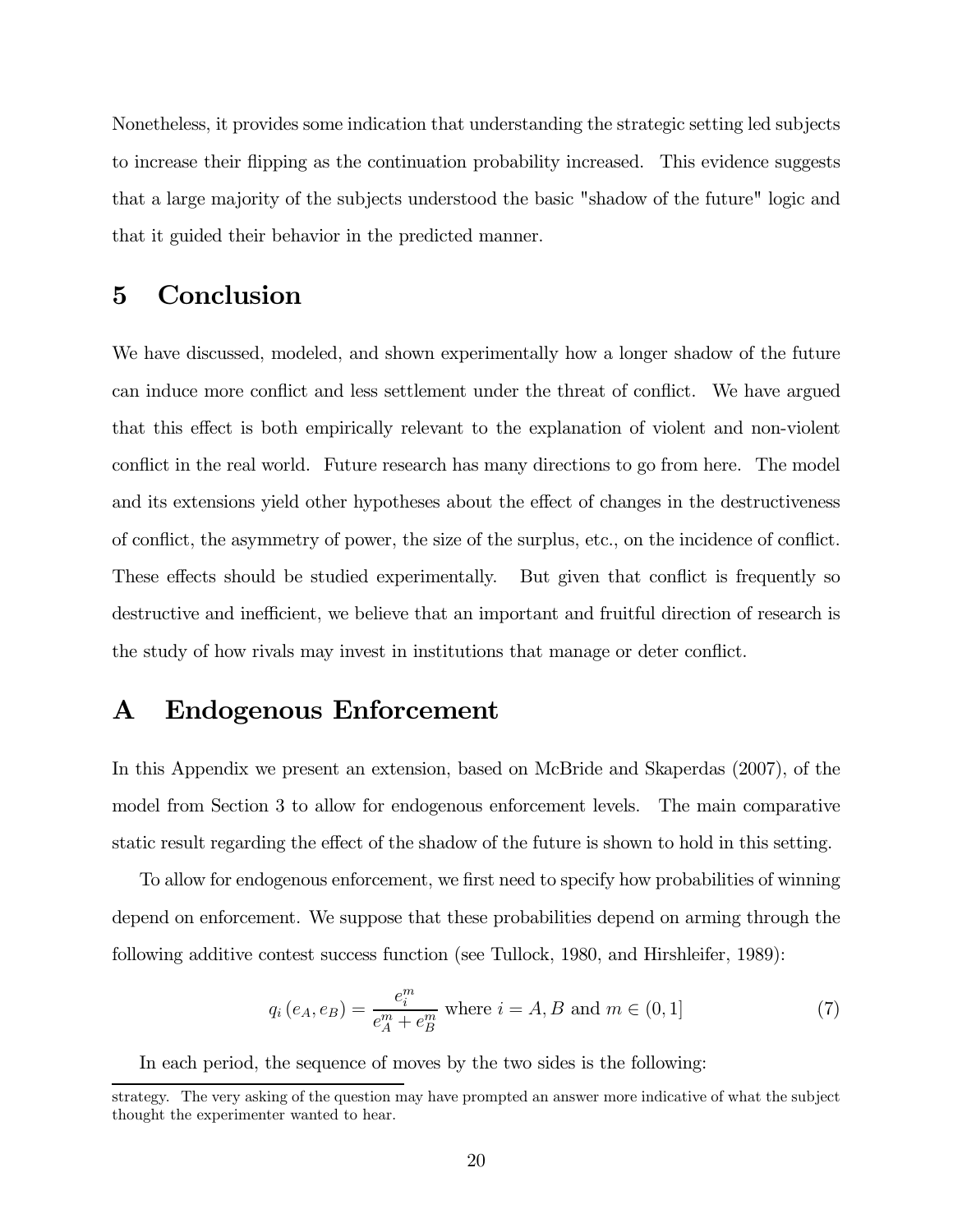- 1. Levels of enforcement,  $e_A$  and  $e_B$ , are chosen simultaneously by the two agents.
- 2. The two agents bargain. Agent A offers a division (subsidy) S of the period's surplus to B. If B accepts, then agent B receives S, agent A receives  $Y-S$ , and the next period repeats steps 1 and 2. If  $B$  rejects the offer, Conflict occurs with winner selected according to probabilities  $q_A$  and  $q_B$ . The winner receives  $\phi Y$  for the period and Y in each period thereafter, whereas the loser receives 0 for the period and thereafter.

Note that when agent  $A$  contemplates whether to offer a subsidy to agent  $B$  or decide to engage in Conflict, the continuation payoff of agent  $B$  would still be the one described in  $(2)$ . Conditional on Settlement, the subsidy that would just induce  $B$  not to go to Conflict is the following variation of (4):

$$
S^*(e_A, e_B) = q_B(e_A, e_B) [\phi(1-p) + p] Y + p e_B
$$
\n(8)

This subsidy is derived under the condition that the same level of enforcement,  $(e_A, e_B)$ , would be chosen in every future period as well as in the current period. Note how this subsidy to agent  $B$  depends on its probability of winning, which is increasing in the enforcement level of the agent, as well as directly on the enforcement level of the agent, for under Settlement the agent would have to incur this cost of enforcement in every period.

The payoffs of the two agents under Settlement can now be calculated. Agent A would receive in every period the total surplus minus the subsidy,  $Y-S^*=Y-q_B(e_A,e_B)[\phi(1-\frac{1}{2}e_{B})]$  $s(p) + p[Y - pe_B$ , whereas in every period it would pay the cost of enforcement,  $e_A$ . We denote by  $(e_A^P, e_B^P)$  the future levels of enforcement as part of a Markov perfect equilibrium, whereas the choices in the current period are denoted by  $(e_A, e_B)$ . Then, agent A's payoff is as follows:

$$
V_A^P(e_A, e_B) = \frac{1}{1-p} \left\{ Y - q_B(e_A, e_B) \left[ \phi(1-p) + p \right] Y - pe_B^P - pe_A^P \right\} - e_A. \tag{9}
$$

Agent A receives subsidy  $S^* = q_B(e_A, e_B)[\phi(1-p) + p]Y + pe_B$  in every period and pays the cost of arming  $(e_B)$  in every period as well. Then, agent  $B$ 's payoff reduces to

$$
V_B^P(e_A^P, e_B^P) = \frac{1}{1-p} \{ q_B(e_A, e_B) \left[ \phi(1-p) + p \right] Y \} - e_B.
$$
 (10)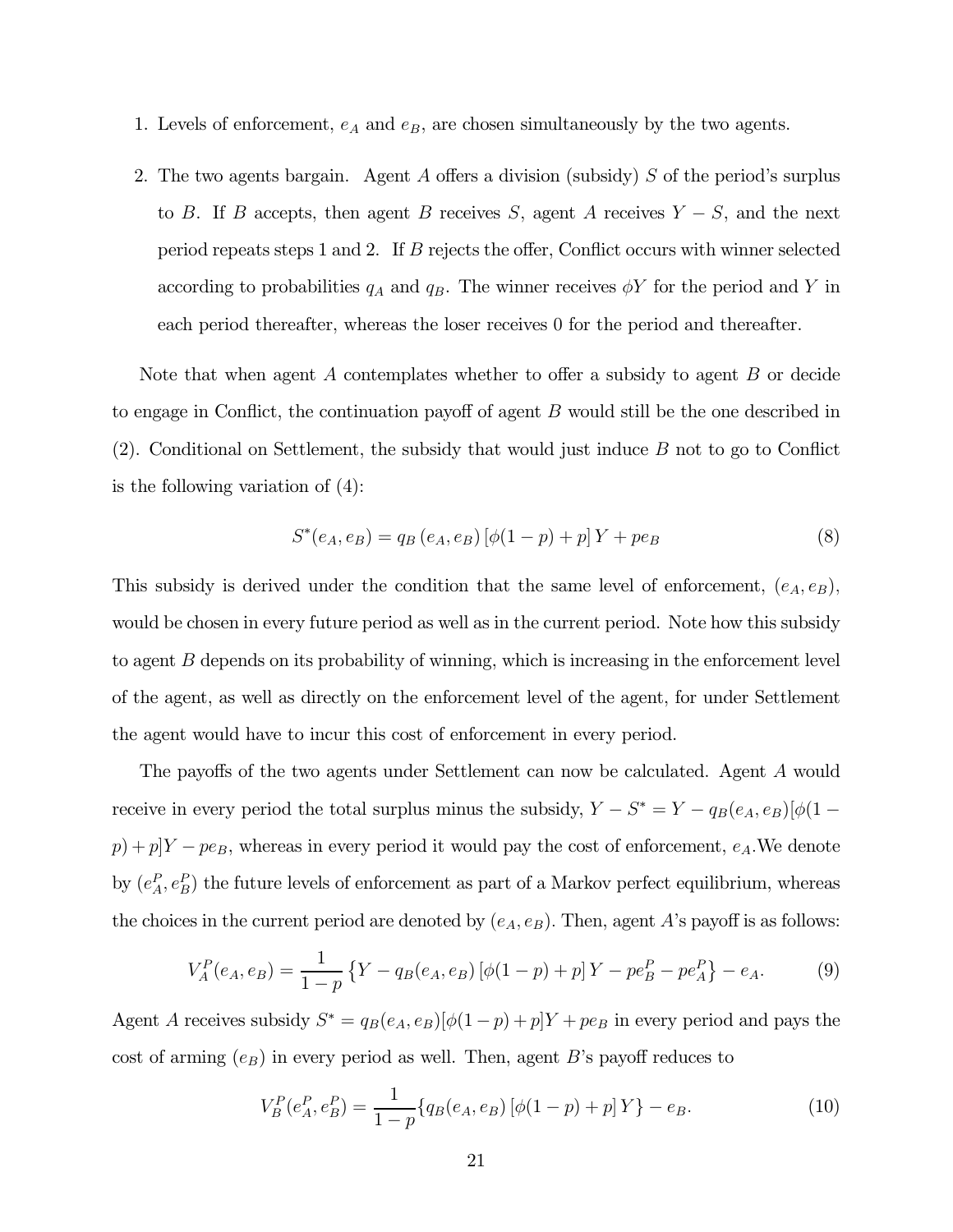The payoffs are not symmetric because  $A$  is always the proposer and the subsidy offered is just the one that equates  $B$ 's Settlement payoff with his expected payoff under Conflict.

The Markov perfect equilibrium strategies under Settlement are such that  $e_A^P$  maximizes  $V_A^P(e_A, e_B^P)$  whereas  $e_B^P$  maximizes  $V_B^P(e_A^P, e_B)$ . To solve for these equilibrium strategies, first differentiate to obtain the first order conditions  $\frac{\partial V_A^p}{\partial e_A} = 0$  and  $\frac{\partial V_B^p}{\partial e_B} = 0$ . Next, use

$$
\frac{\partial q_B}{\partial e_A} = \frac{-me_A^{m-1}e_B^m}{\left(e_A^m + e_B^m\right)^2}, \frac{\partial q_B}{\partial e_B} = \frac{me_A^m e_B^{m-1}}{\left(e_A^m + e_B^m\right)^2} \tag{11}
$$

obtained from (7) and the first order conditions to show that

$$
e_A^P = e_B^P = \frac{m(\phi(1-p) + p)}{1 - p} Y \tag{12}
$$

Both sides choose the same level of arming despite the asymmetry of payoffs in (9) and  $(10)$  because the cost of arming is the same and what becomes effectively contestable is the discounted total surplus under Conflict  $\left( \frac{\left( \phi(1-p)+p \right)}{(1-p)} Y \right)$ .

Note the strong positive dependence of enforcement on the discount factor through the effect of the discounted total surplus under Conflict  $\left( \frac{(\phi(1-p)+p)}{(1-p)} Y \right)$ . For example, supposing  $\phi = 0.5$ , an increase in the discount factor from 0.9 to 0.95 more than doubles the term  $\frac{(\phi(1-p)+p)}{(1-p)}$  from 9.5 to 19.5. As we've seen in section 3 (see (6)), a higher discount factor, as well higher levels of (fixed) arming, increases the likelihood of Conflict. With endogenous enforcement levels, a higher discount factor increases equilibrium enforcement, and the set of parameters for which Conflict becomes an equilibrium must increase compared to the case with exogenous enforcement.

Before deriving such a set of parameters, we consider the case of Conflict. The payoffs under Conflict are the following:

$$
V_i^W(e_A, e_B) = q_i(e_A, e_B) \frac{(\phi(1-p) + p)}{(1-p)} Y - e_i, i = A, B
$$
\n(13)

It is straightforward to show that equilibrium enforcement is not just symmetric but the same as under Settlement:

$$
e_A^C = e_B^C = \frac{m(\phi(1-p) + p)}{1 - p} Y = e_i^S, \ i \in A, B
$$
\n(14)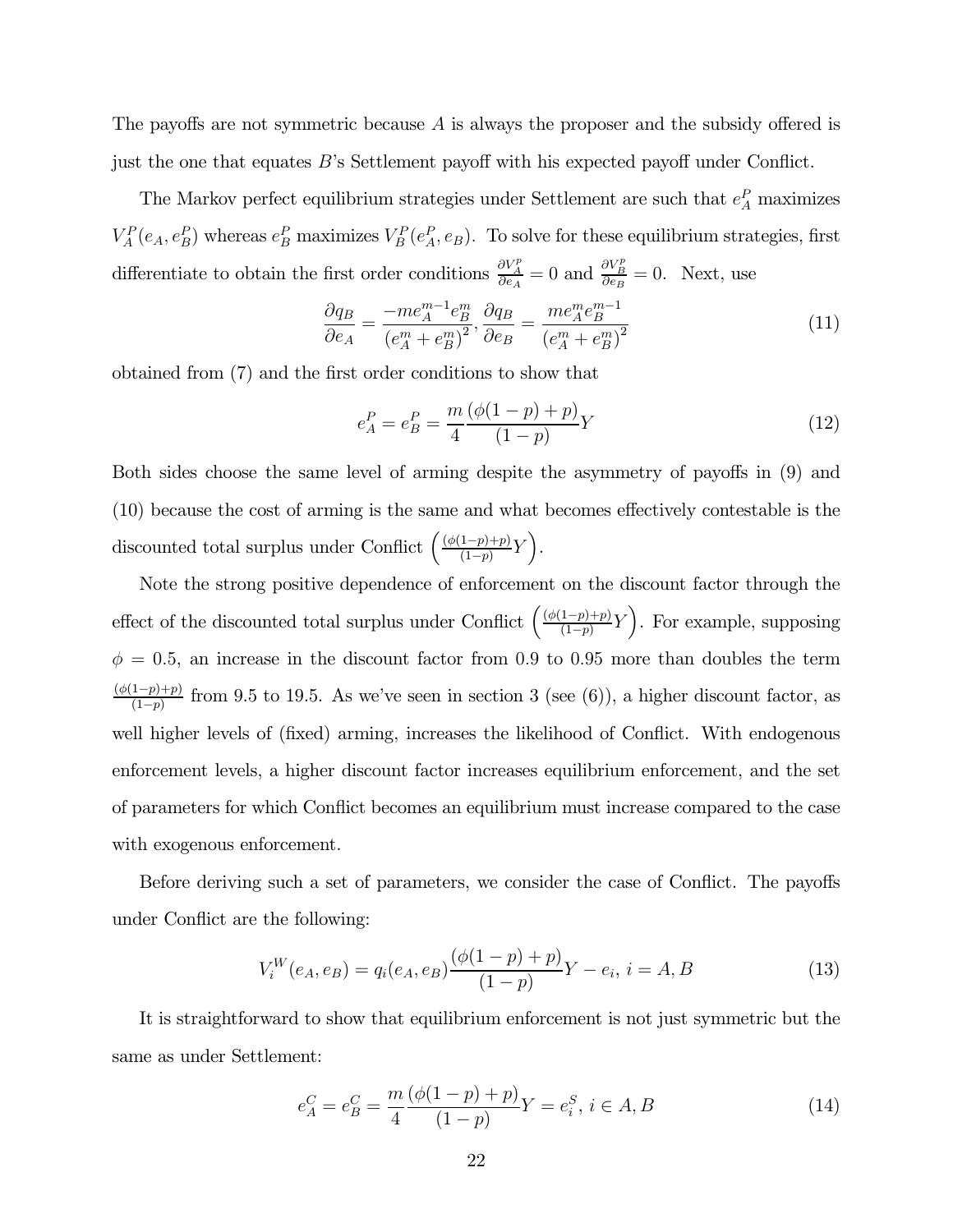The reason for the identical levels of enforcement under both Settlement and Conflict is that, even under Settlement, the determinant of equilibrium enforcement is the payo under Conflict, and the latter determines the disagreement point in bargaining for the two sides. Under both Settlement and Conflict the relevant portion of  $B$ 's payoff that can be influenced by its choice of arming is  $q_B(e_A, e_B) \frac{(\phi(1-p)+p)}{(1-p)} Y$ , whereas for A it is either  $-q_B(e_A, e_B) \frac{(\phi(1-p)+p)}{(1-p)} Y$  (for the case of Settlement) or  $q_A(e_A, e_B) \frac{(\phi(1-p)+p)}{(1-p)} Y$  (for the case of Conflict) which equals  $(1 - q_B(e_A, e_B)) \frac{(\phi(1-p)+p)}{(1-p)} Y$ , both of which leads to the same marginal incentives in the choice of enforcement.

The set of parameters under which either Settlement or Conflict prevail can be derived by substituting the endogenous enforcement levels from (14) or (6). Settlement occurs when

$$
\frac{pm(\phi(1-p)+p)}{2(1-p)^2(1-\phi)} \le 1.
$$
\n(15)

From (15) we conclude that Conflict is more likely and Settlement less likely when (i) the effectiveness of conflict as represented by  $m$  is high; (ii) the higher is the discount factor p; and (iii) the less destructive Conflict is (or, the higher is  $\phi$ ). The effect of the discount factor is, if anything, stronger here because as we mentioned above a higher discount factor not only increases the discounted value of the future cost of arming under Settlement but also increases the equilibrium level of arming.

### B An Alternative Litigation Setting

The models of section 3 and Appendix A could be interpreted as involving two parties that are involved in a long-term legal but potentially decisive dispute. For example, they might have competing claims on a productive asset which they can exploit jointly under a series of short-term agreements (that is, under the Settlement outcome), backed by their respective litigation expenditures, or they could resolve once-and-for-all in court (under the Conflict outcome). In this Appendix, we examine a variation of the model of section 3 with one longterm agent potentially facing a series of short-term agent who could sue the long-term agent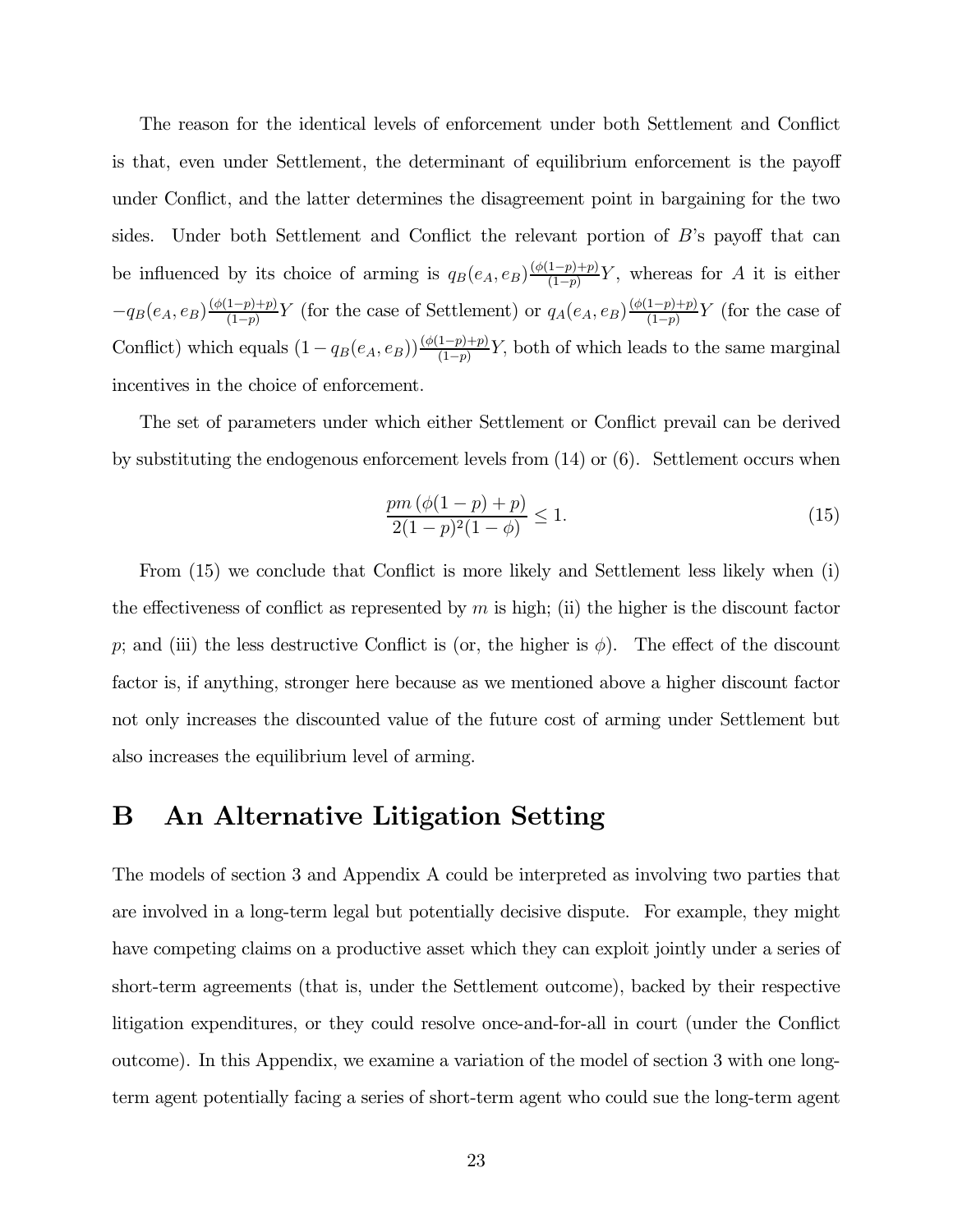for damages. The main purpose of this model is to show how the main comparative-static result of the effect of the shadow of the future readily extends to such settings.

Consider a long-term agent  $A$ , with an indefinite horizon, who faces in each period a short-term potential challenger  $b$  (each lasting one period) who could sue agent  $\Lambda$  for the rights to a one-time payment of  $\overline{Y}$ . To sue  $\overline{A}$  a challenger would have to incur a fixed cost of  $e_b > 0$ . If no court decision has taken place in the past, let  $q_o$  denote the probability of winning in court of agent A, with  $1 - q_0$  thus representing the challenger's probability of winning. We suppose that  $q_o \ge 1/2$  (so that A can be thought of as having a better initial property right than the challengers. If sued, agent  $A$  incurs a legal cost  $e_A > 0$  regardless of whether the two sides go to court or not; this cost can be thought of as the cost of hiring a legal team that would help  $\Lambda$  with the possible settlement and pre-trial costs but also preparing for the eventuality of going to court. If the two sides were to go to court, both would incur an additional cost  $c > 0$ .

As in the model of section 1, A can make a Settlement offer to b, which the latter accepts or rejects. Once b has sued (and has paid cost  $e<sub>b</sub>$ ), his expected payoff of going to court is:

$$
U_b^c(q_o) = (1 - q_o)Y - c.
$$

A could offer a payment  $S_o = (1 - q_o)Y - c$  to b, which b could accept, and thus settle or she could offer something less, which  $b$  would reject, resulting in the two sides going to court. Let us now consider what could occur under the two possibilities.

First, if A were to make the payment  $S<sub>o</sub>$  and then continue doing so to each future challenger, her payoff would be:<sup>8</sup>

$$
V_A^s(q_o) = Y - S_o + \sum_{t=1}^{\infty} p^t (Y - S_o - e_A)
$$
  
=  $q_o Y + c + \sum_{t=1}^{\infty} p^t (q_o Y + c - e_A) = \frac{q_o Y + c - pe_A}{1 - p}.$  (16)

<sup>&</sup>lt;sup>8</sup>Note that this value does not include the cost of  $e_A$  which is considered to have been already paid. We continue the same practice in denoting values functions net of this cost below.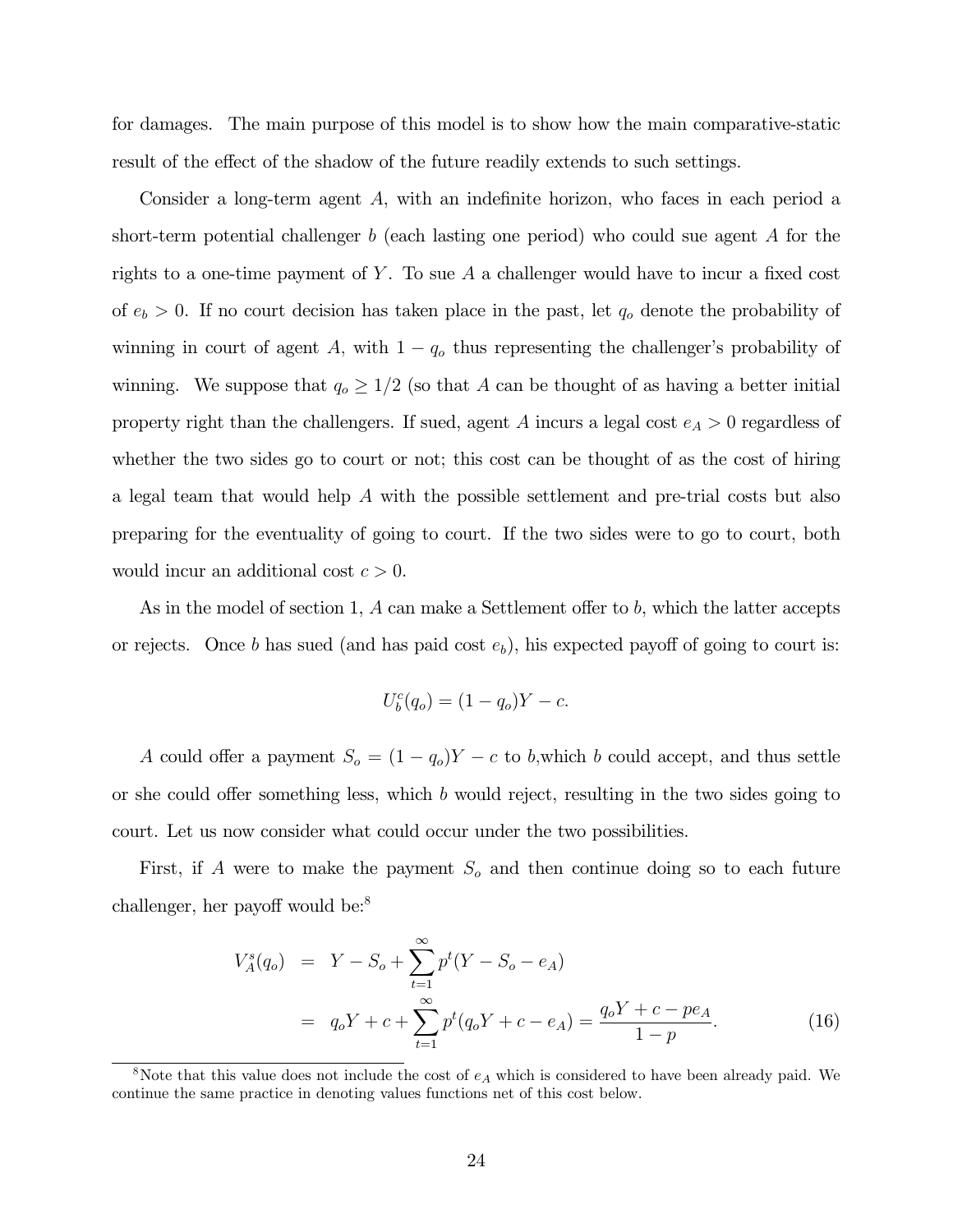Note that for the challenger in each period to choose to sue, it must be the case that the settlement payment received from  $A$  is higher than the cost of suing, or

$$
S_o = (1 - q_o)Y - c \ge e_b.
$$
\n(17)

We suppose that this condition is satisfied for the remainder of this Appendix.

Going to court yields more complicated long-term outcomes. If the court decides in favor of A, then all future challengers b face worse odds of winning in the future. Let  $q_h$  ( $> q_o$ ) denote  $A$ 's future probability winning in court in the future. Conversely, if  $A$  loses in court following an initial challenge, her future probability of winning decreases to  $q_l$  (<  $q_o$ ). To determine the expected payoffs of going to court, we thus need to determine the expected payoffs in the case of a court win and and in the case of a court loss.

Suppose that in the case of a win,  $\tilde{A}$  would not be challenged in the future. (This could be assured if  $e_b > (1 - q_h) Y - c$ , the latter being the expected payoff of a challenger.)<sup>9</sup> Then, the value of having a probability of winning of  $q_h$  from next period onward would be  $\frac{Y}{1-p}$ .

In the case of a loss, there will always be a challenge given that  $(1-q_l)Y-c > (1-q_o)Y-c$ which by assumption is greater or equal than  $e<sub>b</sub>$ . Then, there is the possibility of settlement and that of going to court, again, in that case. Suppose first the case of settlement. Each challenger b would receive in each period a settlement payment  $S_l = (1 - q_l)Y - c$ , with the expected payoff of A, denoted  $V_B^s(q_l) = \frac{Y-S_l-e_A}{1-p} = \frac{q_l Y + c - e_A}{1-p}$ . Therefore, if there is settlement when  $\tilde{A}$  loses after going to court the first time, the expected payoff of going to court is:

$$
V_A^{Cs}(q_o) = q_o Y - c + q_o p \frac{Y}{1 - p} + (1 - q_o) p \frac{q_l Y + c - e_A}{1 - p}.
$$
\n(18)

In that case, A will choose to go to Court if and only if: $10$ 

$$
V_A^s(q_o) < V_A^{Cs}(q_o) \Rightarrow
$$
\n
$$
\frac{q_o Y + c - pe_A}{1 - p} < q_o Y - c + q_o p \frac{Y}{1 - p} + (1 - q_o) p \frac{q_l Y + c - e_A}{1 - p} \Rightarrow
$$
\n
$$
(2 - p(2 - q_o))c < p(1 - q_o) q_l Y + q_o e_A. \tag{19}
$$

<sup>&</sup>lt;sup>9</sup>If there were to be future challenges, similar results would be obtained.

 $10$ We suppose that Settlement occurs when the two payoffs are equal.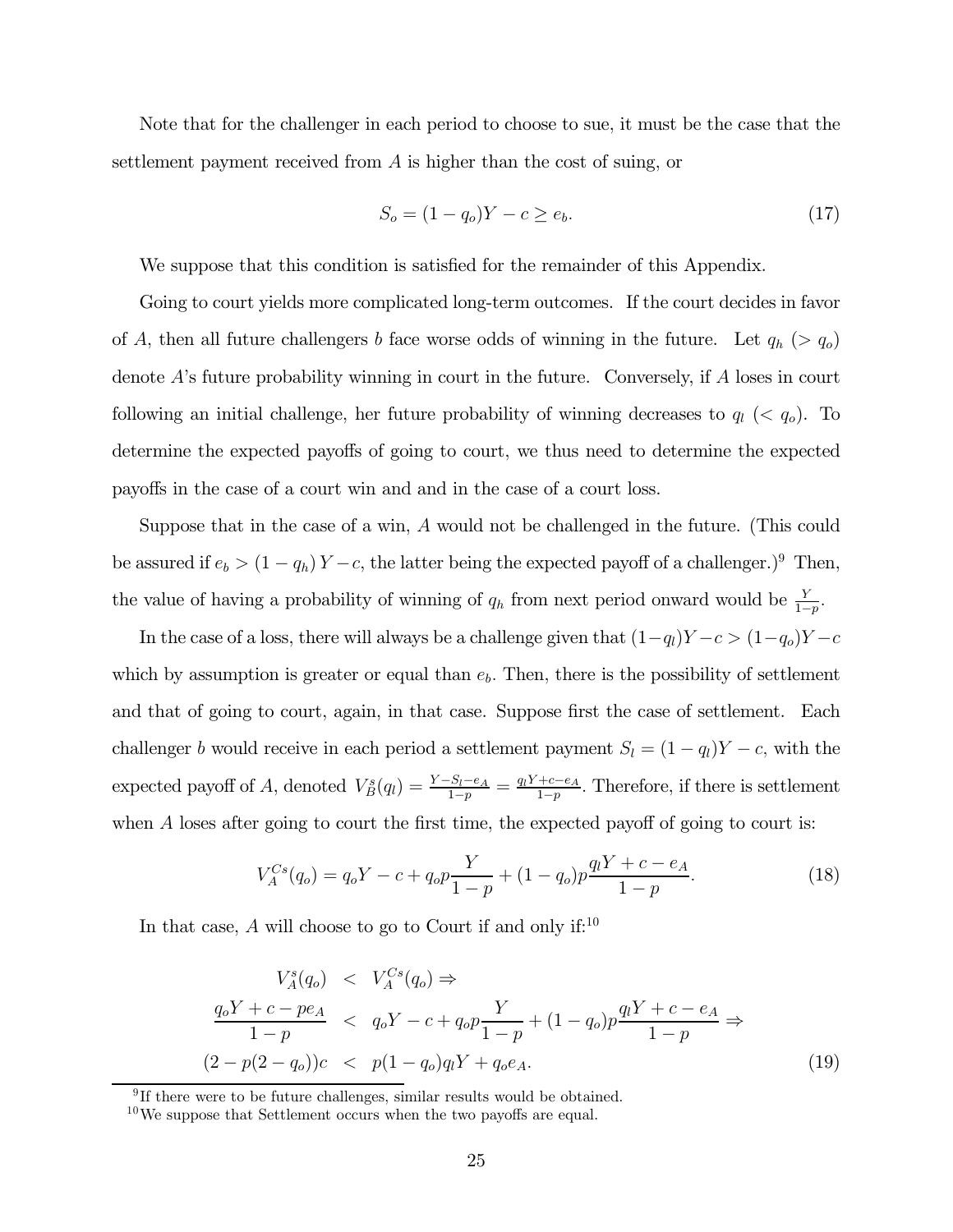Because both sides of this inequality are positive, the range of parameters that would result in going to court is larger the higher is  $p$ . In other words, the effect of the shadow of the future holds in this setting, a setting that involves less decisive conflict than that of the models in section 3 and appendix A. We also note, but do not have space to show formally here, that the effect remains under still richer variations of this setting. For example, if  $A$ 's win probability, once it drops after a loss may later rise again after a win, then the shadow of the future effect still operates. We thus see that the shadow of the future looms large across many settings.

### References

- [1] Acemoglu, Daron, and James Robinson, 2000, "Why did the West Extend the Franchise? Democracy, Inequality, and Growth in Historical Perspective," Quarterly Journal of Economics, 115, 1167-1199.
- [2] Bacharach, Michael, 2006, Beyond Individual Choice: Teams and Frames in Game Theory, Princeton: Princeton University Press.
- [3] Bester, Helmut and Kai Konrad, 2004, "Delay in Contests," European Economic Review 48 (5), 1169-1178.
- [4] Bester, Helmut and Kai Konrad, 2005, "Easy targets and the timing of conflict," Journal of Theoretical Politics, 17 (2): 199-215.
- [5] Bester, Helmut and Karl Warneryd, 1998, "Conflict Resolution Under Asymmetric Information."
- [6] Brito, Dagobert and Michael Intriligator, 1985, "Conflict, War and Redistribution," American Political Science Review, 79 (4), 943-957.
- [7] Buchanan, James, 1989, Notes on Irrelevant Externalities, Enforcement Costs, and the Atrophy of Property Rights. In: Tollison, R. and Vanberg, V. (eds) Explorations Into Constitutional Economics. College Station: Texas A&M University Press.
- [8] Budd, Christopher, Christopher Harris, and John Vickers, 1993, "A Model of the Evolution of Duopoly: Does the Asymmetry between Firms Tend to Increase or Decrease?" Review of Economic Studies, 60, 543-573.
- [9] Collier, Paul, Elliott V.L., Hegre Havard, Hoeffler, Anke, Reynal-Querol, Marta, and Sambanis, Nicholas, Breaking the Conflict Trap; Civil War and Development Policy, (World Bank Policy Report), 2003, Washington, DC: World Bank and Oxford University Press.
- [10] Dal Bó, Pedro, 2005, "Cooperation under the Shadow of the Future: Experimental Evidence from Infinitely Repeated Games," American Economic Review, 95 (5), 1591- 1604.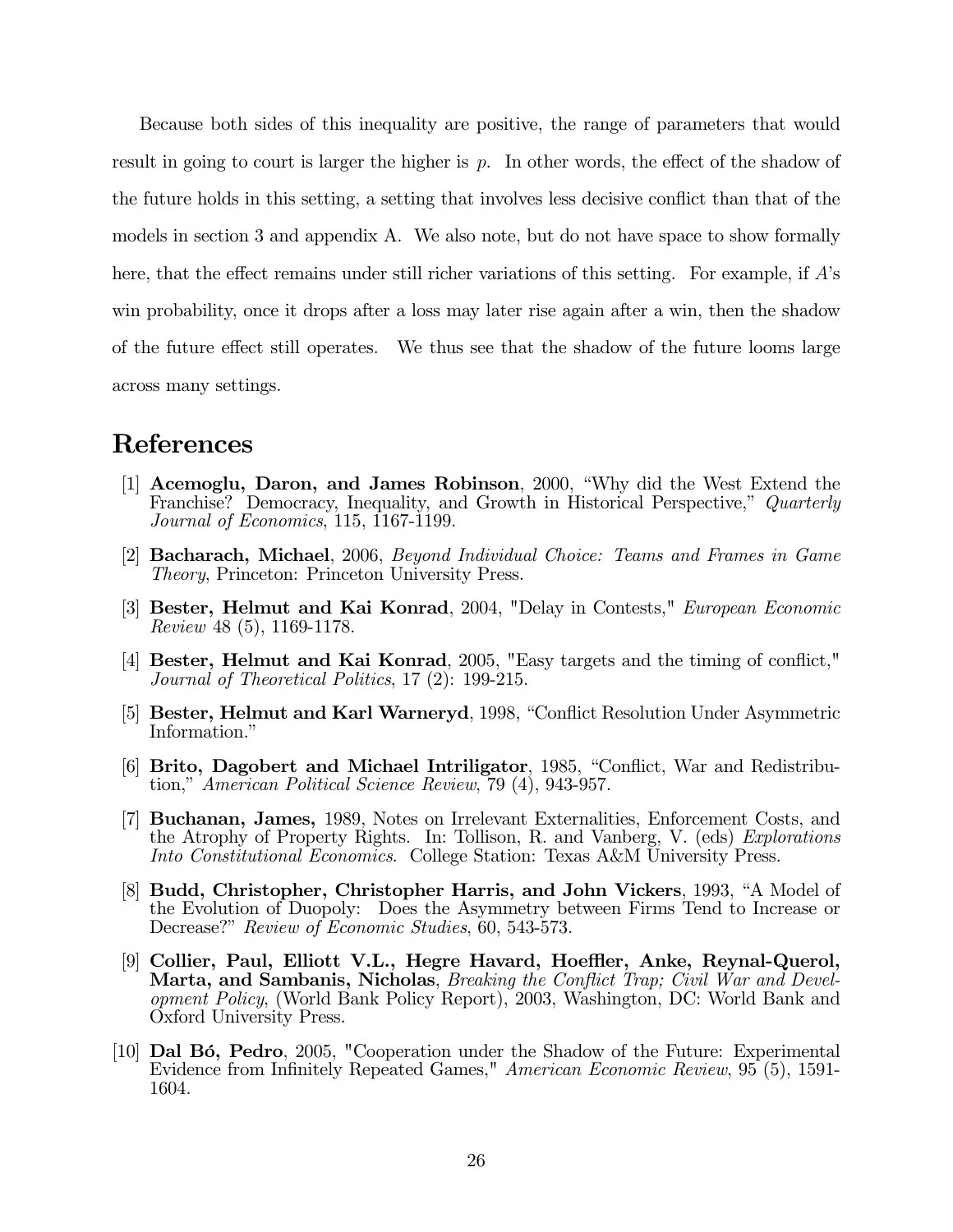- [11] Fearon, James, 1995, "Rationalist Explanations for War," International Organization, 49(3), 379-414.
- [12] Fearon, James, and David D. Laitin, 2003, "Ethnicity, Insurgency, and Civil War." American Political Science Review 97(1), 75-90.
- [13] **Fudenberg, Drew, and Jean Tirole**, 1996, *Game Theory*, Cambridge: MIT Press.
- [14] Garfinkel, Michelle and Stergios Skaperdas, 2000, "Conflict Without Misperception or Incomplete Information: How the Future Matters," Journal of Conflict Resolution, 44(6), 793-807.
- [15] Genicot, Garance and Stergios Skaperdas, 2002, "Investing in Conflict Management," Journal of Conflict Resolution, 46, 154-170.
- [16] Gradstein, Mark, 2004, "Governance and Growth," Journal of Development Economics, 73, 505-518.
- [17] Greif, Avner, 2006, Institutions and the Path to the Modern Economy: Lessons from Medieval Trade, New York: Cambridge University Press.
- [18] Grossman, Sanford and Oliver Hart, 1986, "The Costs and Benefits of Ownership: A Theory of Vertical and Lateral Integration," Journal of Political Economy, 84, 691- 719.
- [19] Harris, Christopher and John Vickers, 1987, "Racing with Uncertainty," Review of Economics Studies, 54, 1-21.
- [20] Hay, B. and Spier, K, 1998 Settlement of Litigation. In: Newman, P. (ed.) The New Palgrave Dictionary of Economics and the Law, New York: Stockton Press.
- [21] Hirshleifer, Jack, 1989, "Conflict and Rent-seeking Success Functions: Ratio Vs. Difference Models Of Relative Success." Public Choice, 63(2), 101-12.
- [22] Joll, James, 1992, The Origins of the First World War, 2nd Edition, New York: Longman.
- [23] McBride, Michael, 2005, "Crises, Reforms, and Regime Persistence in sub-Saharan Africa," European Journal of Political Economy 21 (3): 688-707.
- [24] McBride, Michael and Stergios Skaperdas, 2007, "Explaining Conflict in Low-Income Countries: Incomplete Contracting in the Shadow of the Future," in M. Gradstein and K.A. Konrad, (eds.), Institutions and Norms in Economic Development, 141- 161, Cambridge, MA: MIT Press.
- [25] McNeill, William, 1982, The Pursuit of Power, Chicago: University of Chicago Press.
- [26] Mehlum, Halvor and Karl Moene, forthcoming, "Fighting Against the Odds," Economics of Governance.
- [27] **Powell, Robert**, 1993, "Guns, Butter, and Anarchy," American Political Science Review, March, 87(1), 115-132.
- [28] Powell, Robert, 2006, "War as a Commitment Problem," International Organization.
- [29] Robson, Alexander and Skaperdas, Stergios, 2008, "Costly Enforcement of Property Rights and the Coase Theorem," Economic Theory, July, 36(1), 109-128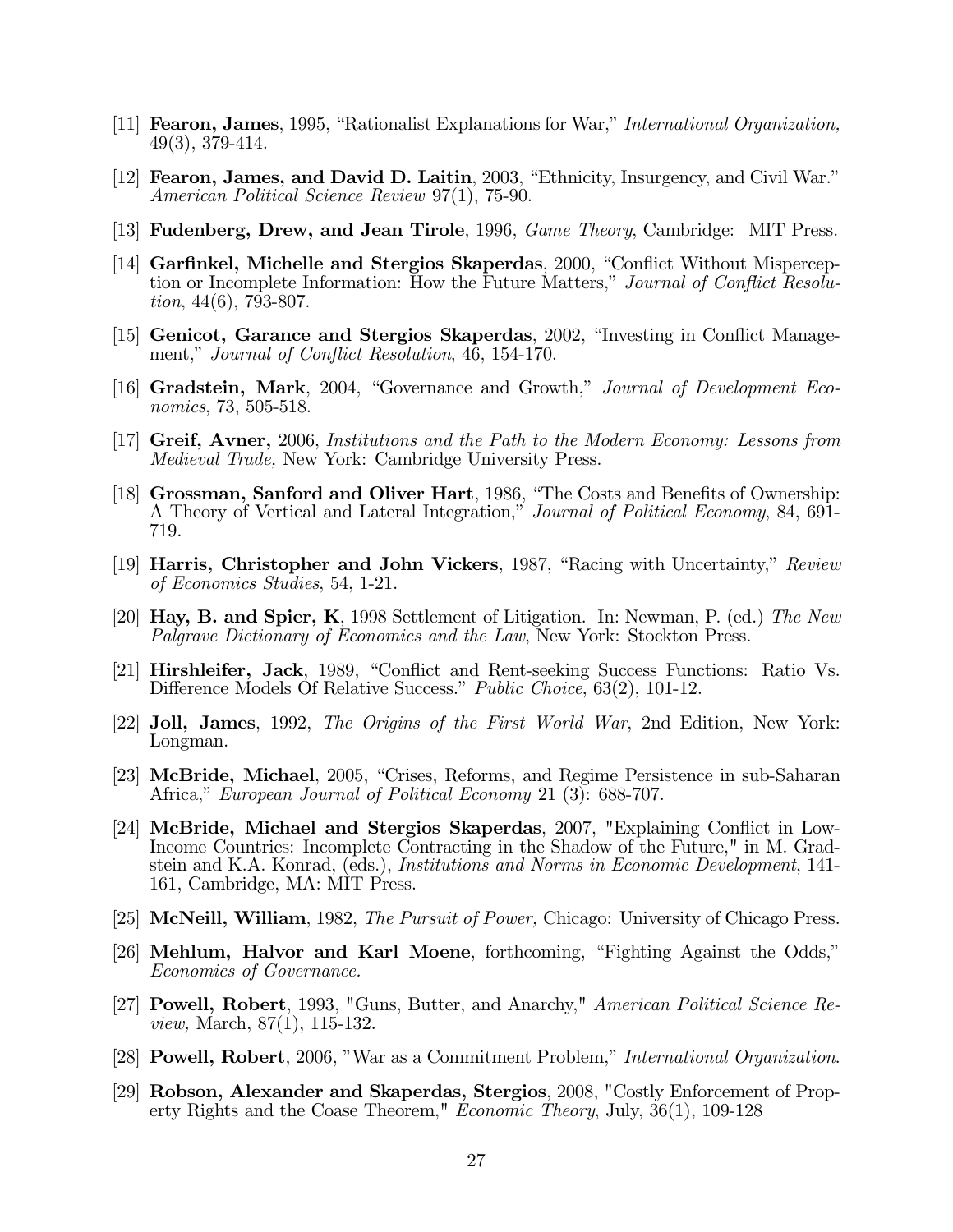- [30] Sambanis, Nicholas, 2004, "Using Case Studies to Expand Economic Models of Civil War," *Perspectives on Politics*, 2(2), 259-279.
- [31] Skaperdas, Stergios, 2006, "Bargaining vs. Fighting," Defense and Peace Economics, December, 17(6), 657-676.
- [32] Skaperdas, Stergios and Constantinos Syropoulos, 1996, "Can the Shadow of the Future Harm Cooperation," Journal of Economic Behavior and Organization, 29, 355- 372.
- [33] Tilly, Charles, 1992, Coercion, Capital and European States, New York: Blackwell.
- [34] Tullock, Gordon, 1980, "Efficient Rent Seeking." In Toward a Theory of the Rent Seeking Society, edited by James M. Buchanan, Robert D. Tollison, and Gordon Tullock, College Station: Texas A&M University Press, 3-15.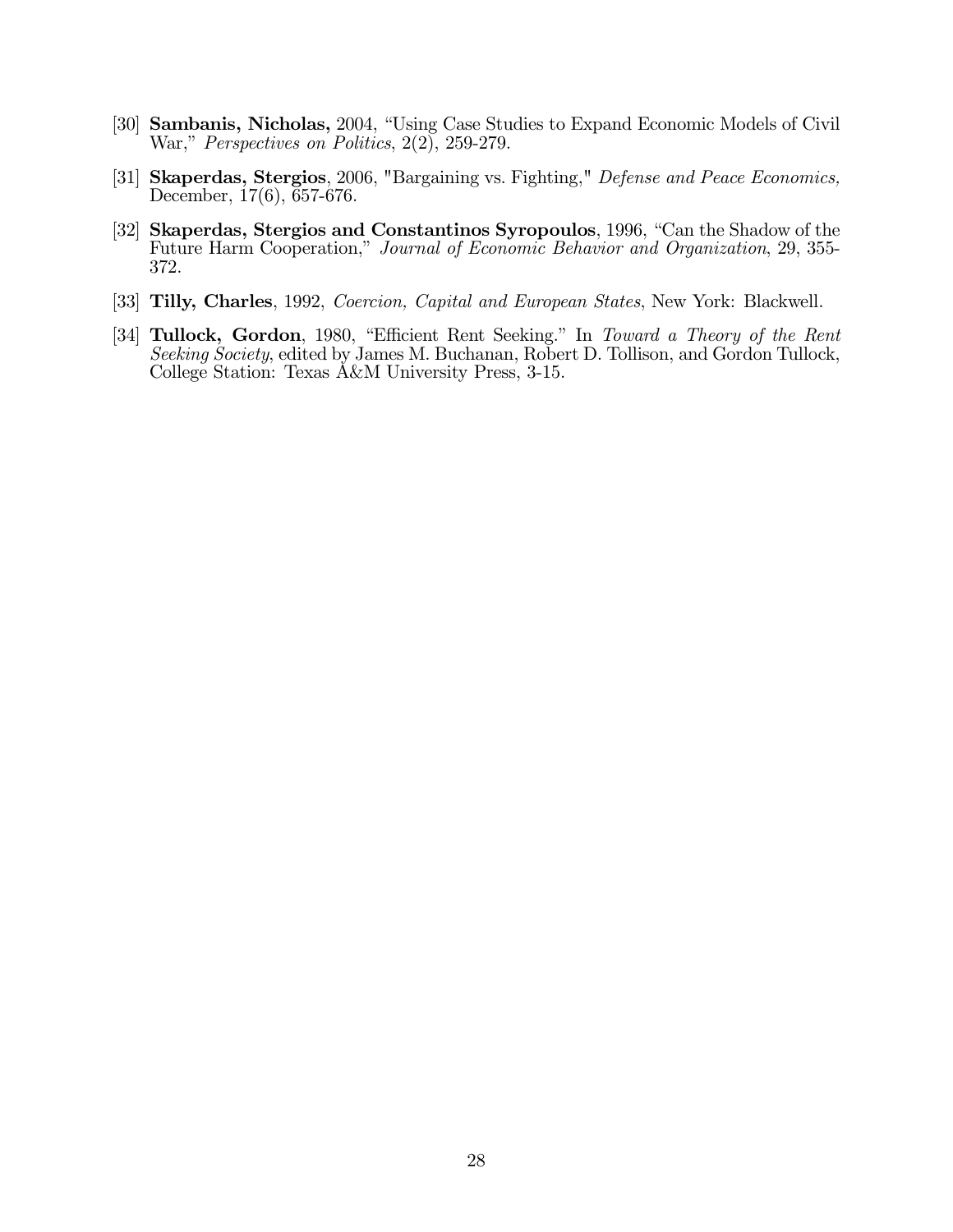|                      | Date        | 'ত<br>subjects<br>Number | Number of<br>matches | Direction of<br>continuation<br>probability<br>change in | Exchange<br>(points/<br>dollar)<br>rate | Number of<br>females<br>males/ | economics<br>courses*<br>Percent<br>with $1+$ | courses*<br>statistics<br>Percent<br>with $1+$ | take-home<br>earnings**<br>Average |
|----------------------|-------------|--------------------------|----------------------|----------------------------------------------------------|-----------------------------------------|--------------------------------|-----------------------------------------------|------------------------------------------------|------------------------------------|
| Overall              | I           | 72                       | I                    | I                                                        | I                                       | 39/33                          | 46%                                           | 67%                                            | \$32                               |
| Session 1            | 24-Sep-2008 | র                        | 2                    | Increase                                                 | $\frac{1}{2}$                           | 13/11                          | 54%                                           | 71%                                            | \$30                               |
| Session <sub>2</sub> | 9-Oct-2008  | $\overline{2}$           | 2                    | Decrease                                                 | $\overline{6}$                          | 13/11                          | 42%                                           | 79%                                            | \$30                               |
| Session 3            | 30-Oct-2008 | $\overline{2}$           | $\overline{24}$      | Increase-decrease                                        | 80                                      | 13/11                          | 42%                                           | 50%                                            | \$34                               |
| Session 3(a)         | 30-Oct-2008 | $24***$                  | $\frac{2}{3}$        | Increase                                                 | 80                                      | 13/11                          | 42%                                           | 50%                                            | \$34                               |
| Session 3(b)         | 30-Oct-2008 | $24***$                  | 57                   | Decrease                                                 | 80                                      | 13/11                          | 42%                                           | 50%                                            | \$34                               |
|                      |             |                          |                      |                                                          |                                         |                                |                                               |                                                |                                    |

Table 1: Session Information **Table 1: Session Information**

Notes: Sessions 3(a) and 3(b) comprise the first and second halves of Session 3, respectively; i.e., the subjects in Sessions 3(a) and 3(b) (\*\*\*) are Notes: Sessions 3(a) and 3(b) comprise the first and second halves of Session 3, respectively; i.e., the subjects in Sessions 3(a) and 3(b) (\*\*\*) are the same subjects listed for Session 3. Information on courses (\*) is obtained from subject questionnaires. This average take-home earnings (\*\*)<br>reporrted do not account for round-offs made before paying subjects, but repo reporrted do not account for round-offs made before paying subjects, but reported earnings do include initial amounts given to prevent bankruptcy. the same subjects listed for Session 3. Information on courses (\*) is obtained from subject questionnaires. This average take-home earnings (\*\*) Subjects in Sessions 1 and 2 were given an initial amount of \$6, and subjects in Session 3 were given an initial amount of \$3 in each half. Subjects in Sessions 1 and 2 were given an initial amount of \$6, and subjects in Session 3 were given an initial amount of \$3 in each half.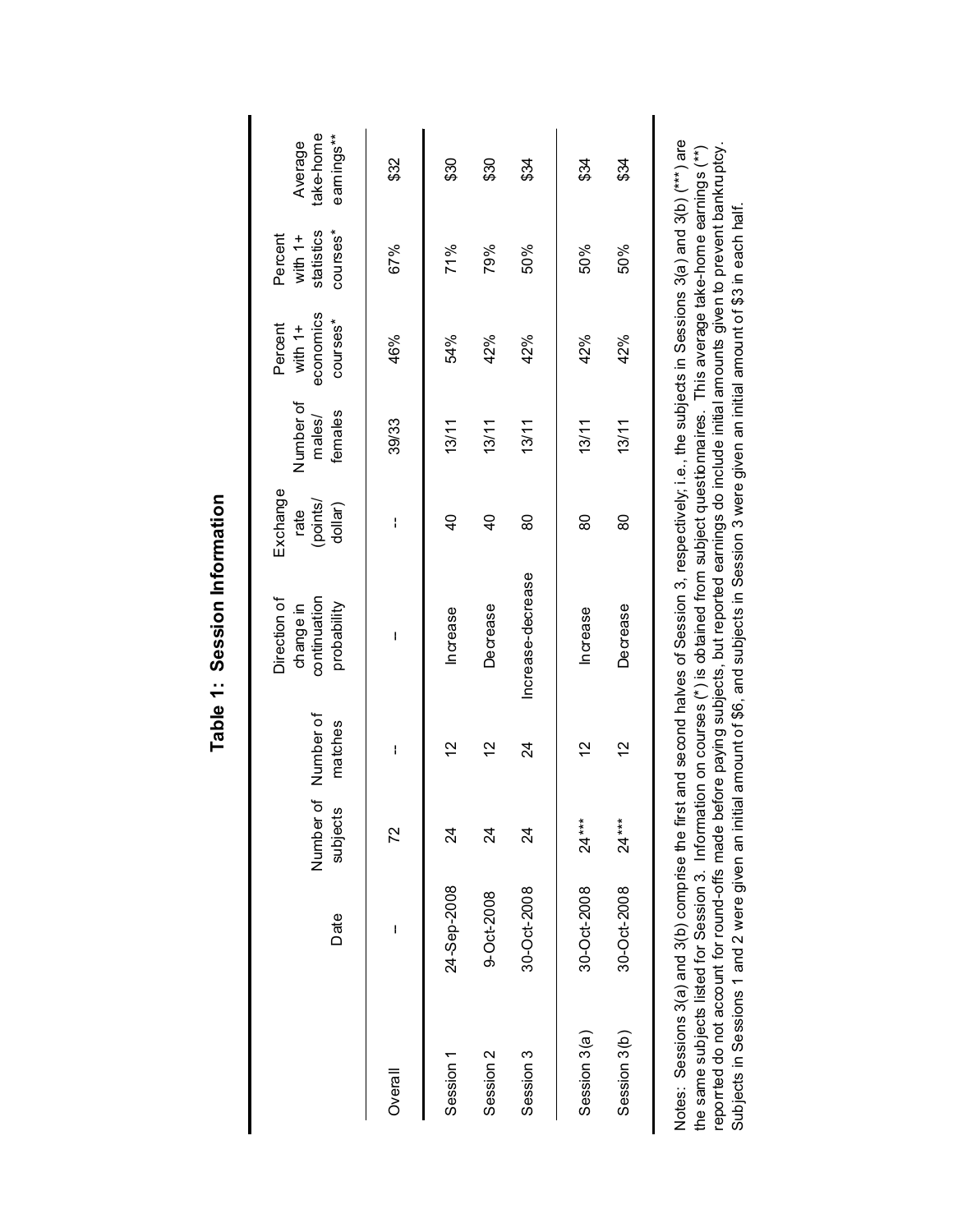|                                                     | Table 2: Percent Flips by C        |
|-----------------------------------------------------|------------------------------------|
| Figure 1: Payoff Matrix by Continuation Probability | (a) Expected Payoff Matrix for p=0 |



## (b) Expected Payoff Matrix for p=1/2 **(b) Expected Payoff Matrix for** *p* **=1/2**

|     | <u>۾:</u> | 55,55         | 55.55    |  |
|-----|-----------|---------------|----------|--|
| Red | split     | 40.40         | 55.55    |  |
|     |           | spit          | <u>۾</u> |  |
|     |           | $\frac{9}{2}$ |          |  |

## (c) Expected Payoff Matrix for  $p=3/4$ **(c) Expected Payoff Matrix for** *p* **=3/4**

|            | ءِ⊫   | 55<br>ũ | 55.155  |  |
|------------|-------|---------|---------|--|
| <b>Red</b> | split | 80.80   | 155,155 |  |
|            |       | split   |         |  |
|            |       | ≝       |         |  |

### (d) Hi-Lo Game Payoff Matrix **(d) Hi-Lo Game Payoff Matrix**



# continuation Probability, Overall and by **Table 2: Percent Flips by Continuation Probability, Overall and by Session**

|                                                                                                                                              |     | Continuation Probability |                   |
|----------------------------------------------------------------------------------------------------------------------------------------------|-----|--------------------------|-------------------|
|                                                                                                                                              | 0   | 0.5                      | 0.75              |
| Overall                                                                                                                                      | 27% | 63%                      | 66%               |
| O <sub>bs.</sub>                                                                                                                             | 384 | 384                      | 384               |
| Session 1                                                                                                                                    | 22% | 51%                      | 73%               |
| O <sub>bs</sub>                                                                                                                              | 86  | 96                       | 96                |
| Session 2                                                                                                                                    | 35% | 59%                      | 57%               |
| Obs.                                                                                                                                         | 96  | 96                       | 96                |
| Session 3                                                                                                                                    | 26% | 71%                      | 68%               |
| Obs.                                                                                                                                         | 192 | 192                      | 192               |
| Session 3(a)                                                                                                                                 | 22% | 71%                      | 65%               |
| Obs.                                                                                                                                         | 8   | 96                       | 96                |
| Session 3(b)                                                                                                                                 | 29% | 71%<br>96                | 71%               |
| Obs.                                                                                                                                         | 96  |                          | 96                |
| Notes: The overall average uses all data from Sessions 1, 2, and 3.<br>3(b) comprise the first and second halves of Session 3, respectively. |     |                          | Sessions 3(a) and |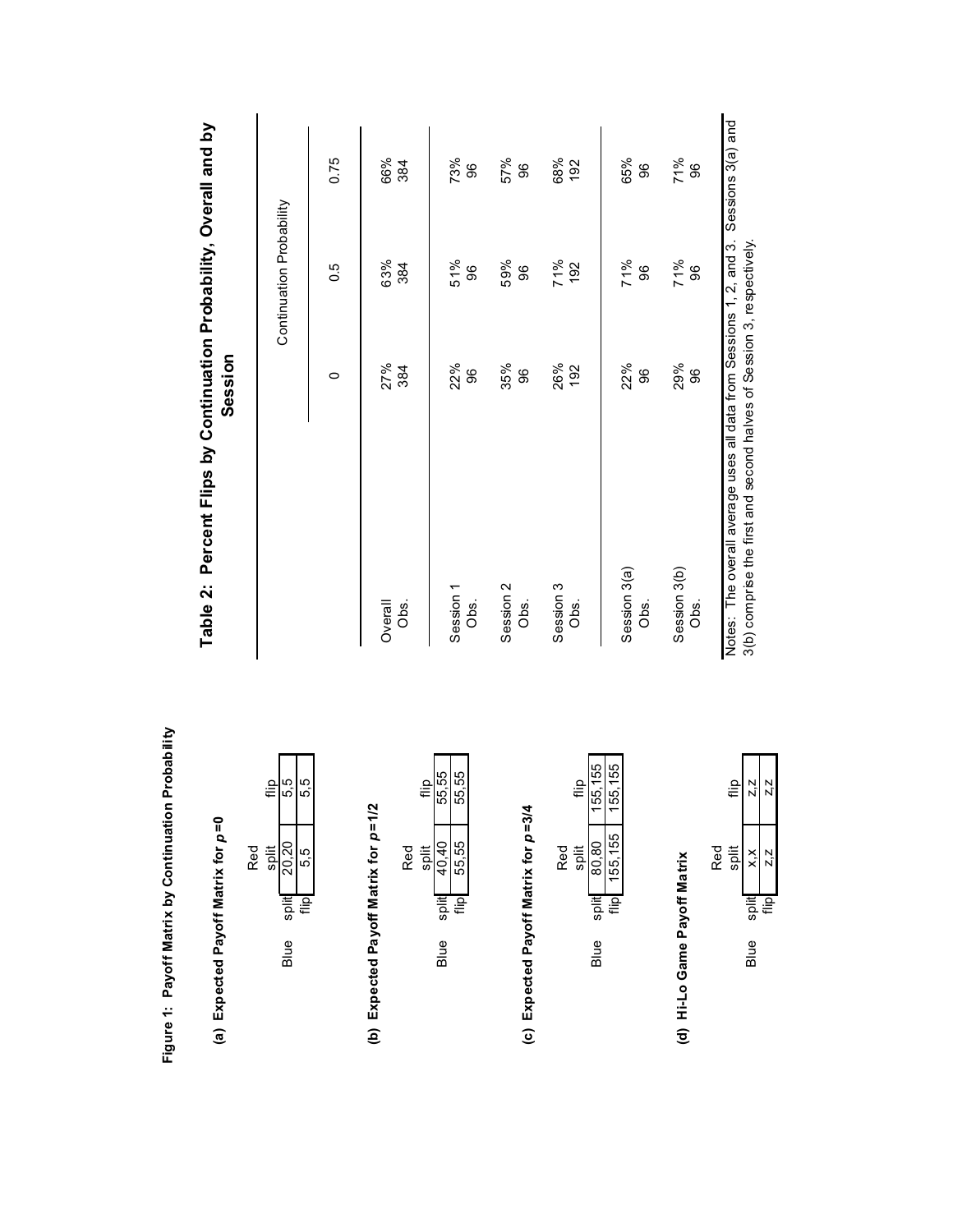|              |                     | Hypothesis           |                        |
|--------------|---------------------|----------------------|------------------------|
|              | 1(a)                | 1(b)                 | 1(c)                   |
|              | Proportion of flips | Proportion of flips  | Proportion of flips    |
|              | under $p=0$ equals  | under $p = 0$ equals | under $p = 0.5$ equals |
|              | proportion under    | proportion under     | proportion under       |
|              | $p = 0.75$          | $p = 0.5$            | $p = 0.75$             |
| Overall      | 119.261             | 100.168              | 0.964                  |
| $p$ -value   | < 0.01              | < 0.01               | 0.33                   |
| Session 1    | 50.157              | 17.626               | 9.747                  |
| $p$ -value   | < 0.01              | < 0.01               | < 0.01                 |
| Session 2    | 9.237               | 11.051               | 0.086                  |
| $p$ -value   | < 0.01              | < 0.01               | 0.79                   |
| Session 3    | 68.659              | 78.949               | 0.440                  |
| $p$ -value   | < 0.01              | < 0.01               | 0.51                   |
| Session 3(a) | 35.675              | 46.267               | 0.858                  |
| $p$ -value   | < 0.01              | < 0.01               | 0.35                   |
| Session 3(b) | 33.333              | 33.333               | 0.000                  |
| $p$ -value   | < 0.01              | < 0.01               | 1.00                   |

### **Table 3: Chi-square Test Statistics for Hypothesis 1, Overall and by Session**

Notes: The overall average uses all data from Sessions 1, 2, and 3.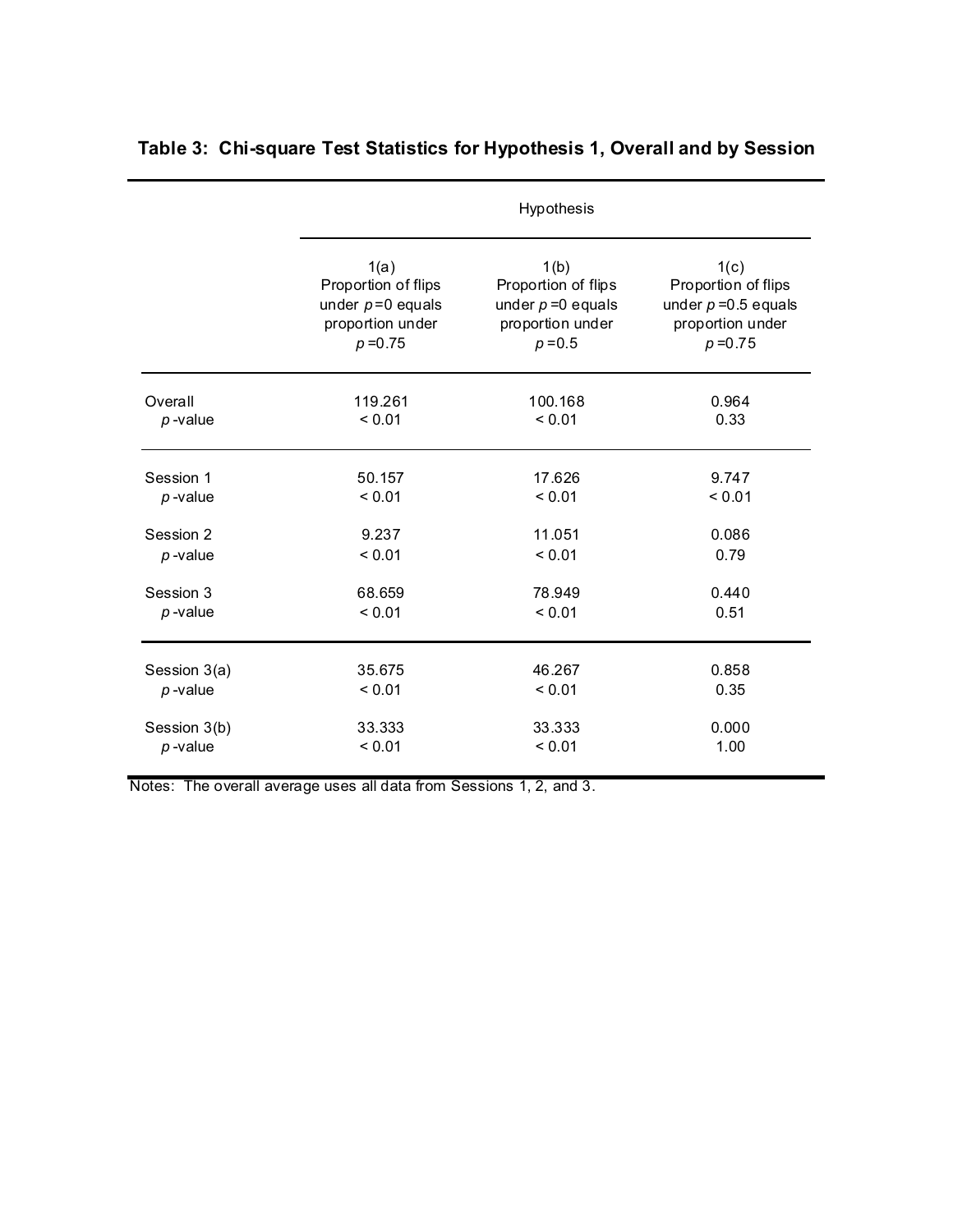





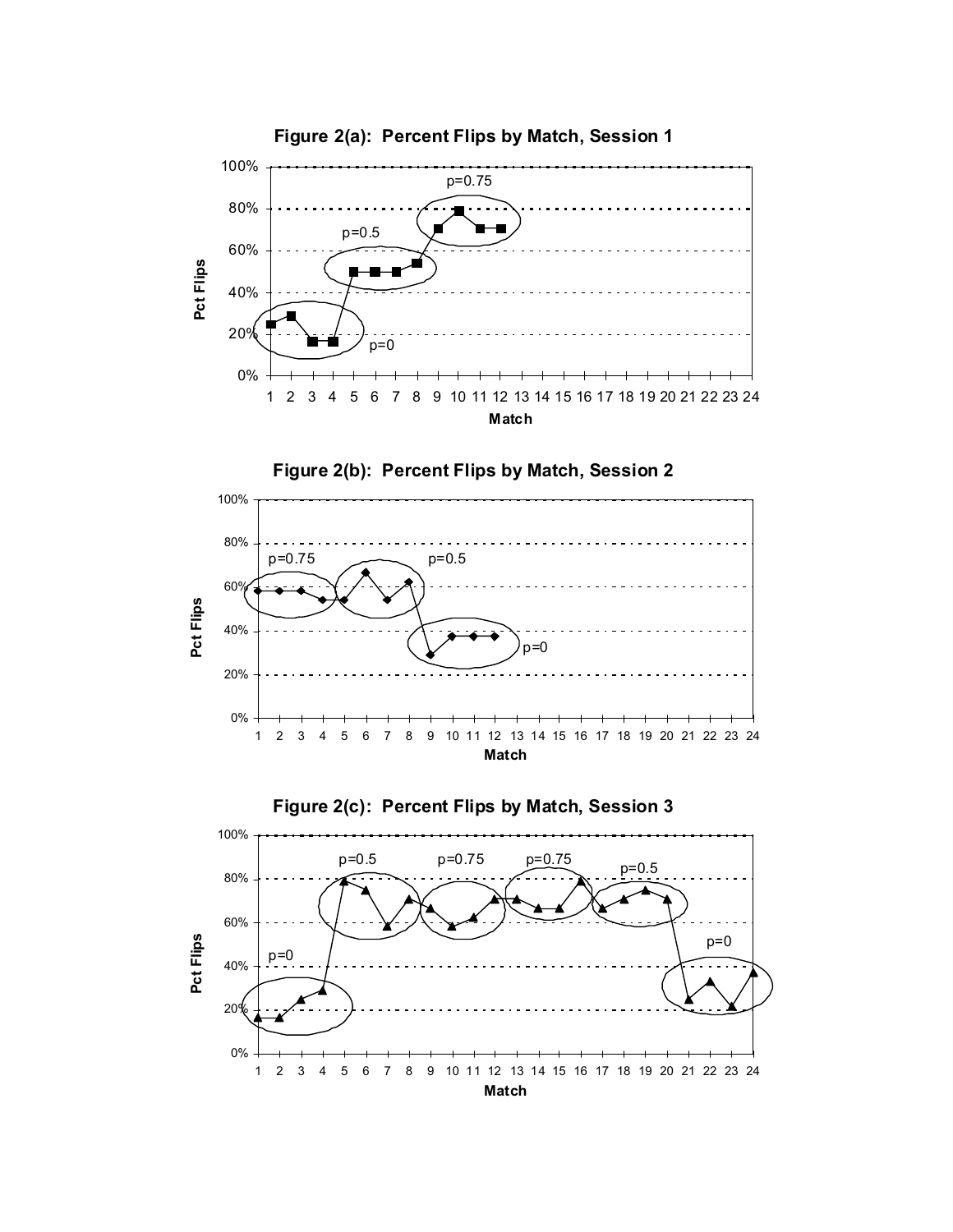|              |             | <b>Continuation Probability</b> |      |
|--------------|-------------|---------------------------------|------|
|              | $\mathbf 0$ | 0.5                             | 0.75 |
| Overall      |             |                                 |      |
| Flip-flip    | 5%          | 39%                             | 41%  |
| Flip-split   | 45%         | 49%                             | 51%  |
| Split-split  | 51%         | 13%                             | 8%   |
| Session 1    |             |                                 |      |
| Flip-flip    | 0%          | 23%                             | 52%  |
| Flip-split   | 44%         | 56%                             | 42%  |
| Split-split  | 56%         | 21%                             | 6%   |
| Session 2    |             |                                 |      |
| Flip-flip    | 8%          | 31%                             | 27%  |
| Flip-split   | 54%         | 56%                             | 60%  |
| Split-split  | 38%         | 13%                             | 13%  |
| Session 3    |             |                                 |      |
| Flip-flip    | 5%          | 50%                             | 43%  |
| Flip-split   | 41%         | 42%                             | 50%  |
| Split-split  | 54%         | 8%                              | 7%   |
| Session 3(a) |             |                                 |      |
| Flip-flip    | 4%          | 52%                             | 40%  |
| Flip-split   | 35%         | 38%                             | 50%  |
| Split-split  | 60%         | 10%                             | 10%  |
| Session 3(b) |             |                                 |      |
| Flip-flip    | 6%          | 48%                             | 46%  |
| Flip-split   | 46%         | 46%                             | 50%  |
| Split-split  | 48%         | 6%                              | 4%   |

### **Table 4: Percent Outcomes by Continuation Probability, Overall and by Session**

Notes: The overall average uses all data from Sessions 1, 2, and 3. Sessions 3(a) and 3(b) comprise the first and second halves of Session 3, respectively. Averages may not sum to 100 due to round-off error.